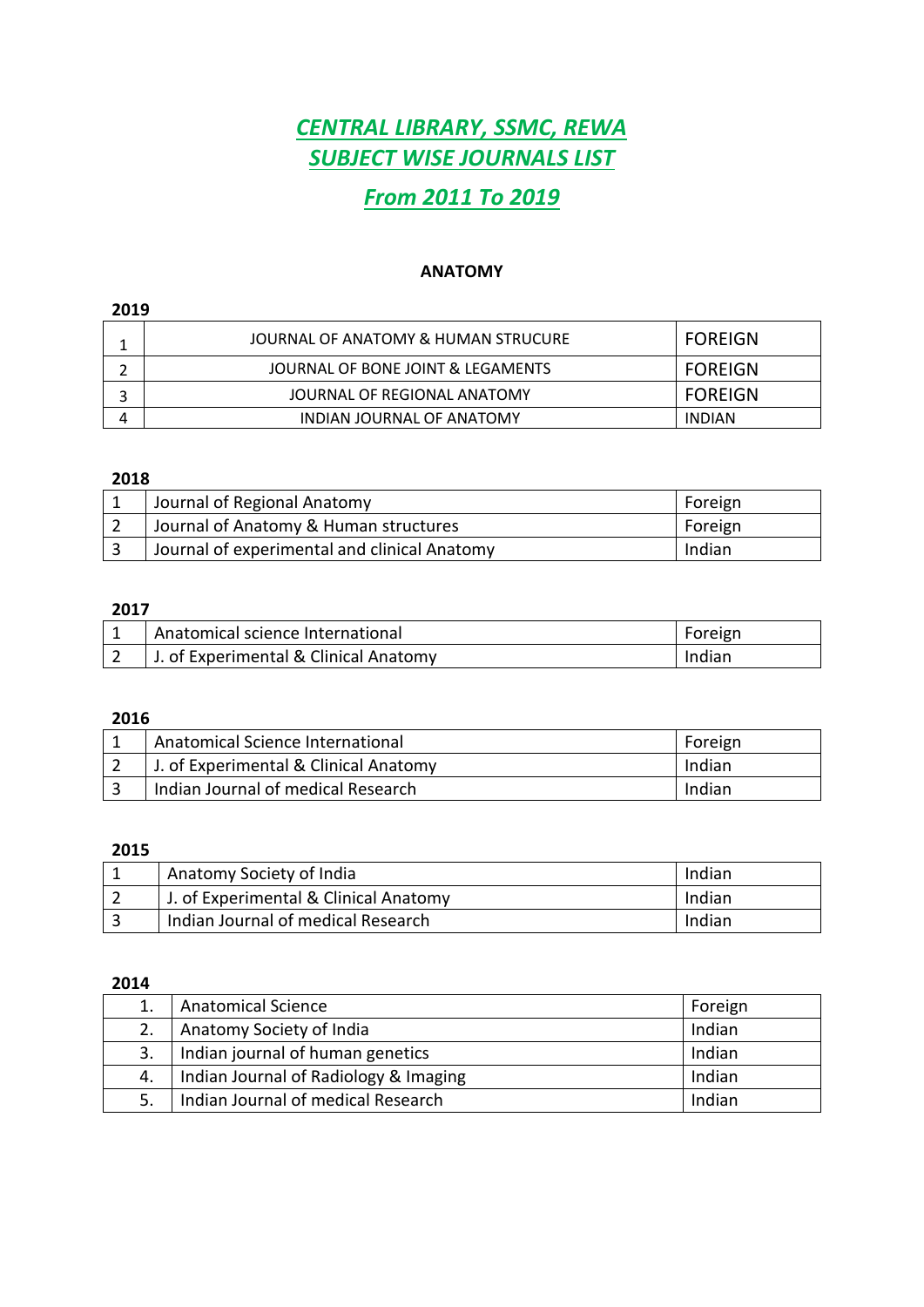| <b>Anatomical Science</b>             | Foreign |
|---------------------------------------|---------|
| Anatomy Society of India              | Indian  |
| Indian Journal of Radiology & Imaging | Indian  |
| Indian Journal of medical Research    | Indian  |

## 

| Indian journal of Anatomy society |  |
|-----------------------------------|--|

### 

| $ -$<br>ПV<br>- |  |
|-----------------|--|
|-----------------|--|

# **Physiology**

### 

| JOURNAL OF MEDICAL PHYSIOLOGY AND BEHAVIOR  | <b>FOREIGN</b> |
|---------------------------------------------|----------------|
| JOURNAL OF PHYSIOLOGY & MECHANISM           | <b>FOREIGN</b> |
| INDIAN JOURNAL OF PHYSIOLOGY & PHARMACOLOGY | <b>INDIAN</b>  |

# 

|   | Journal of Physiology and mechanism                         | Foreign |
|---|-------------------------------------------------------------|---------|
|   | Journal of medical Physiology behavior                      | Foreign |
| 3 | Indian Journal of Physiology & Pharmacology                 | Indian  |
| 4 | Indian journal of Yoga                                      | Indian  |
|   | International journal Applied Basic medical Research        | Indian  |
|   | <b>JAPI</b>                                                 | Indian  |
|   | International journal of Clinical & Experimental Physiology | Indian  |

### 

|                | Annual Review of Physiology                                 | Foreign |
|----------------|-------------------------------------------------------------|---------|
| 2 <sub>1</sub> | International journal of Clinical & Experimental Physiology | Indian  |
| 3 I            | Indian Journal of Physiology & Pharmacology                 | Indian  |
| 4              | Indian journal of Yoga                                      | Indian  |
| 5              | journal of the Association of the physician of India        | Indian  |

|                | Journal of Applied Physiology                               | Foreign |
|----------------|-------------------------------------------------------------|---------|
|                | International journal of Clinical & Experimental Physiology | Indian  |
| 3 <sup>1</sup> | Indian Journal of Physiology & Pharmacology                 | Indian  |
| $\overline{4}$ | Indian journal of Yoga                                      | Indian  |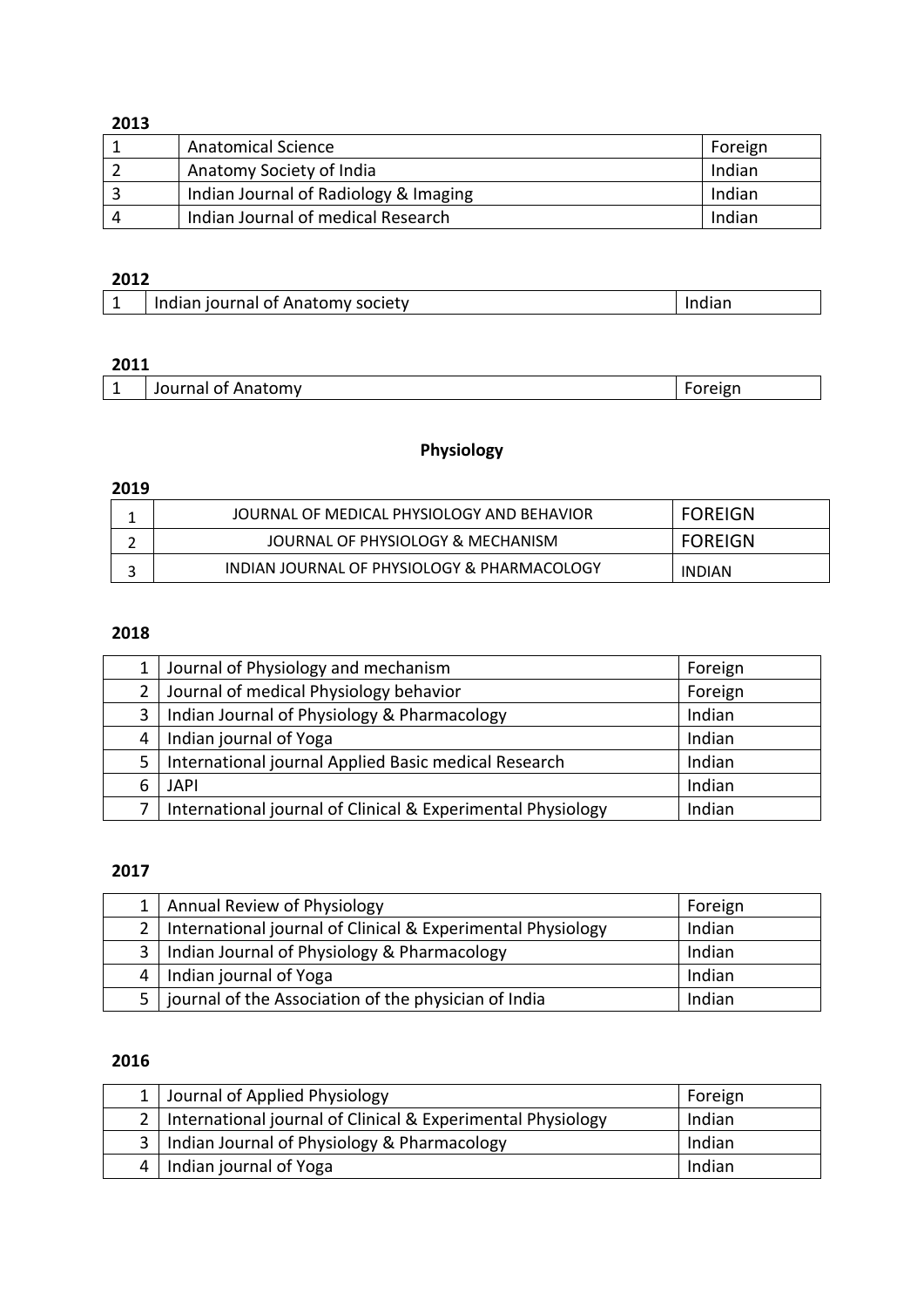| 1 Journal of Applied Physiology                                 | Foreign |
|-----------------------------------------------------------------|---------|
| 2   International Journal of Applied & Basic medical Research   | Indian  |
| 3   International journal of Clinical & Experimental Physiology | Indian  |
| 4   International Journal of Yoga                               | Indian  |

## 

| 1 Journal of Applied Physiology                 | Foreign |
|-------------------------------------------------|---------|
| JAPI                                            | Indian  |
| 3   Indian journal of pharmacology & physiology | Indian  |
| 4   Indian Journal of medical Research          | Indian  |

### 

| Journal of Applied Physiology               | Foreign |
|---------------------------------------------|---------|
| American journal of Physiology              | Indian  |
| Indian journal of pharmacology & physiology | Indian  |
| Indian Journal of medical Research          | Indian  |
| Journal of Association Physicians of India  | Indian  |

## 

| 1 Journal of Applied Physiology                 | Foreign |
|-------------------------------------------------|---------|
| 2   Indian Journal of Physiology & Pharmacology | Indian  |

### 

| 1 Journal of Applied Physiology                 | Foreign |
|-------------------------------------------------|---------|
| 2   American journal of Physiology              | Foreign |
| 3   Indian Journal of Physiology & Pharmacology | Indian  |
| Indian journal of medical Research              | Indian  |

# **Biochemistry**

### 

| JOURNAL OF BIOCHEMISTRY & RESEARCH | <b>FOREIGN</b> | <b>BIOCHEMISTRY</b> |
|------------------------------------|----------------|---------------------|
| INDIAN JOURNAL OF BIOCHEMISTRY     | <b>INDIAN</b>  | <b>BIOCHEMISTRY</b> |

| 1 Journal of Biochemistry and Research                        | Foreign |
|---------------------------------------------------------------|---------|
| 2 Journal of human Biochemistry                               | Foreign |
| 3   Indian journal of health sciences and Biomedical Research | Indian  |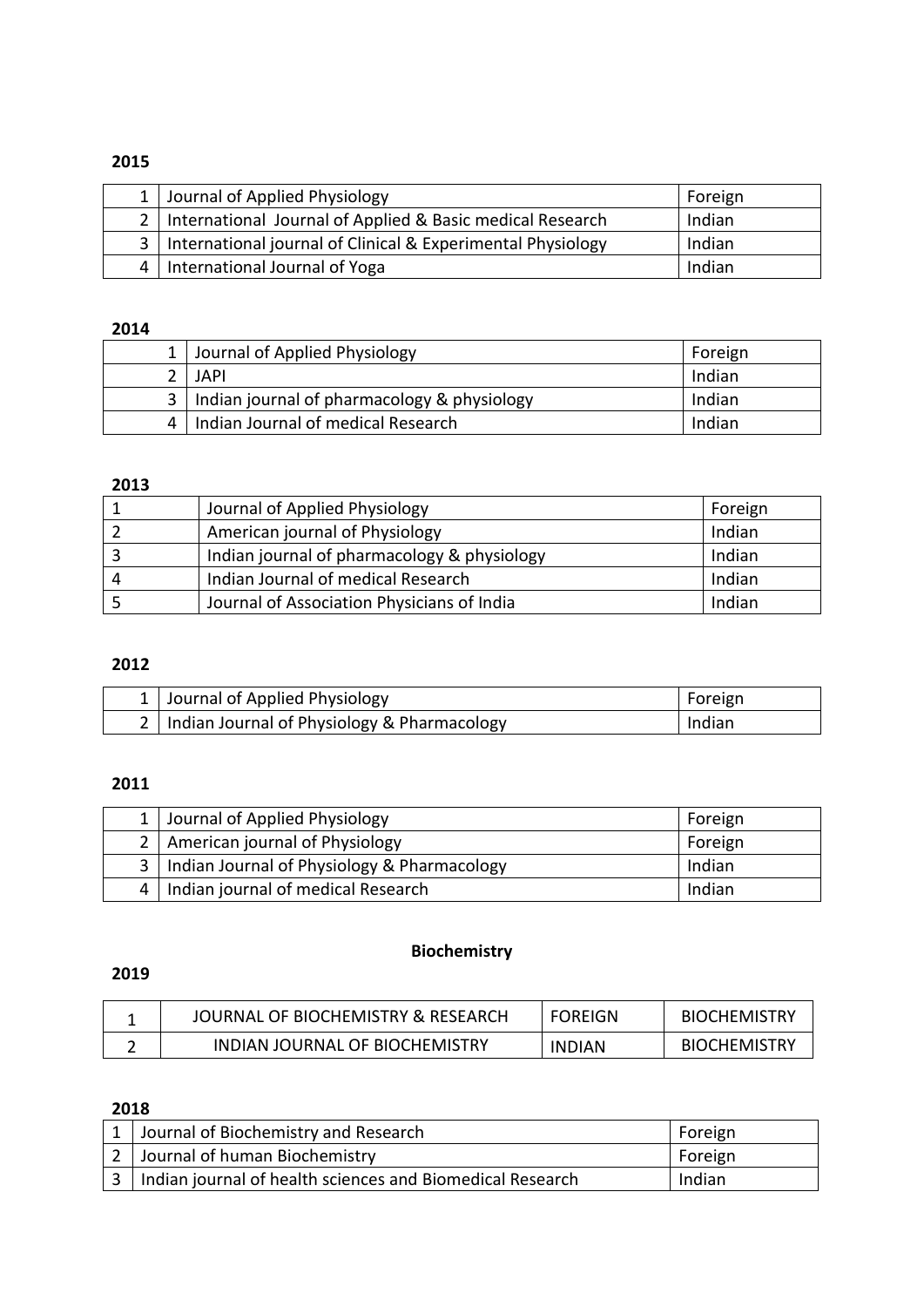| Annual Review of Biochemistry |
|-------------------------------|
|-------------------------------|

### 

|  | Journal of Biochemistry | שו |
|--|-------------------------|----|
|--|-------------------------|----|

### 

| Journal of Biochemistry                | Foreign |
|----------------------------------------|---------|
| Indian journal of Experimental Biology | Indian  |

### 

| <b>Biomedical Research</b>                  | Foreign |
|---------------------------------------------|---------|
| Indian journal of Experimental Biology      | Indian  |
| Indian journal of Biochemistry & Biophysics | Indian  |
| Indian Journal of medical Research          | Indian  |

# 

|   | <b>Biomedical Research</b>              | Foreign |
|---|-----------------------------------------|---------|
|   | Indian journal of clinical Biochemistry | Indian  |
|   | Indian journal of Experimental biology  | Indian  |
| Δ | Indian Journal of medical Research      | Indian  |

# 

| Indian Journal of Biochemistry              | Foreign |
|---------------------------------------------|---------|
| 2   Indian journal of Experimental Biology  | Indian  |
| Indian journal of Biochemistry & Biophysics | Indian  |

# 

| 1   Indian journal of Experimental Biology      | Indian |
|-------------------------------------------------|--------|
| 2   Indian journal of Biochemistry & Biophysics | Indian |

### 

# **Pathology**

|   | AMERICAN JOURNAL OF PATHOLOGY                    | <b>FOREIGN</b> |
|---|--------------------------------------------------|----------------|
|   | JOURNAL OF PATHOLOGY AND DESEASE                 | <b>FOREIGN</b> |
|   | ASIAN JOURNAL OF TRANSFUSION SCIENCE             | INDIAN         |
| 4 | INDIAN JOURNAL OF HEMATOLOGY & BLOOD TRANSFUSION | INDIAN         |
|   | INDIAN JOURNAL OF PATHOLOGY AND MICROBIOLOGY     | <b>INDIAN</b>  |
| 6 | JOURNAL OF CYTOLOGY                              | INDIAN         |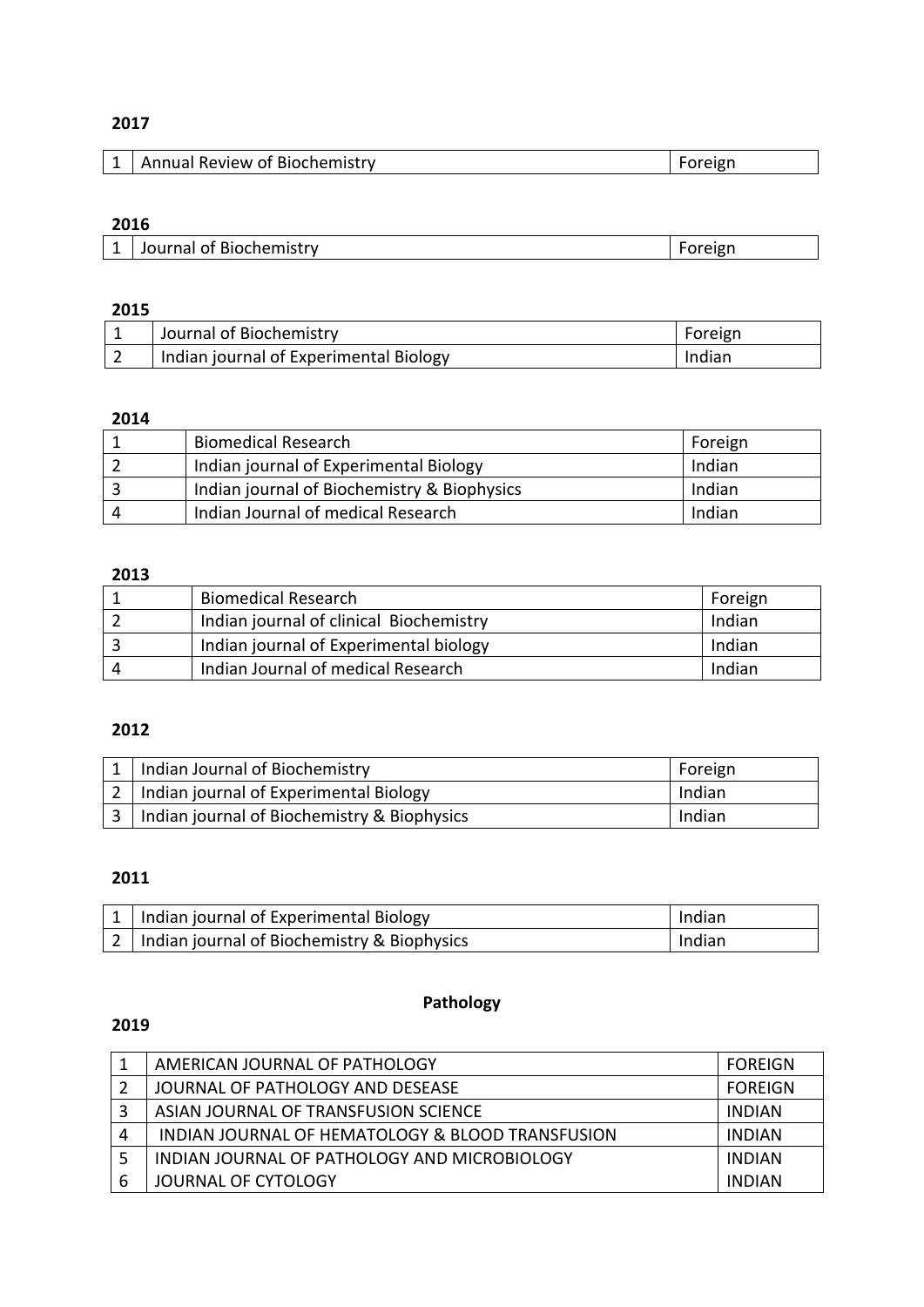|   | American journal of Pathology                     | Foreign |
|---|---------------------------------------------------|---------|
| 2 | American journal of Forensic medicine & Pathology | Foreign |
|   | Circulation                                       | Foreign |
| 4 | Indian journal of cytology                        | Indian  |
|   | Indian journal of Pathology & Microbiology        | Indian  |
| 6 | Indian journal of hematology & blood Transfusion  | Indian  |

## 

|   | American journal of Pathology                    | Foreign |
|---|--------------------------------------------------|---------|
|   | Indian journal of Pathology & Microbiology       | Indian  |
|   | Indian journal of hematology & blood Transfusion | Indian  |
| 4 | Indian journal of cytology                       | Indian  |
|   | Asian journal of transfusion science             | Indian  |

# 

|   | American journal of Pathology                    | Foreign |
|---|--------------------------------------------------|---------|
|   | Indian journal of Pathology & Microbiology       | Indian  |
|   | Indian journal of hematology & blood Transfusion | Indian  |
| 4 | Indian journal of cytology                       | Indian  |
|   | Asian journal of transfusion science             | Indian  |

### 

|   | American journal of Pathology                    | Foreign |
|---|--------------------------------------------------|---------|
|   | Indian journal of Pathology & Microbiology       | Indian  |
|   | Indian journal of hematology & blood Transfusion | Indian  |
| 4 | Indian journal of cytology                       | Indian  |
|   | Asian journal of transfusion science             | Indian  |

### 

|   | American journal of Pathology                    | Foreign |
|---|--------------------------------------------------|---------|
|   | Circulation                                      | Foreign |
| 3 | Indian journal of cancer                         | Indian  |
| 4 | Indian journal of Pathology & Microbiology       | Indian  |
|   | Indian journal of hematology & blood Transfusion | Indian  |
| 6 | Indian journal of cytology                       | Indian  |
|   | Indian Journal of medical Research               | Indian  |

| American journal of Forensic medicine & Pathology | Foreign |
|---------------------------------------------------|---------|
| American journal of Pathology                     | Foreign |
| Circulation                                       | Foreign |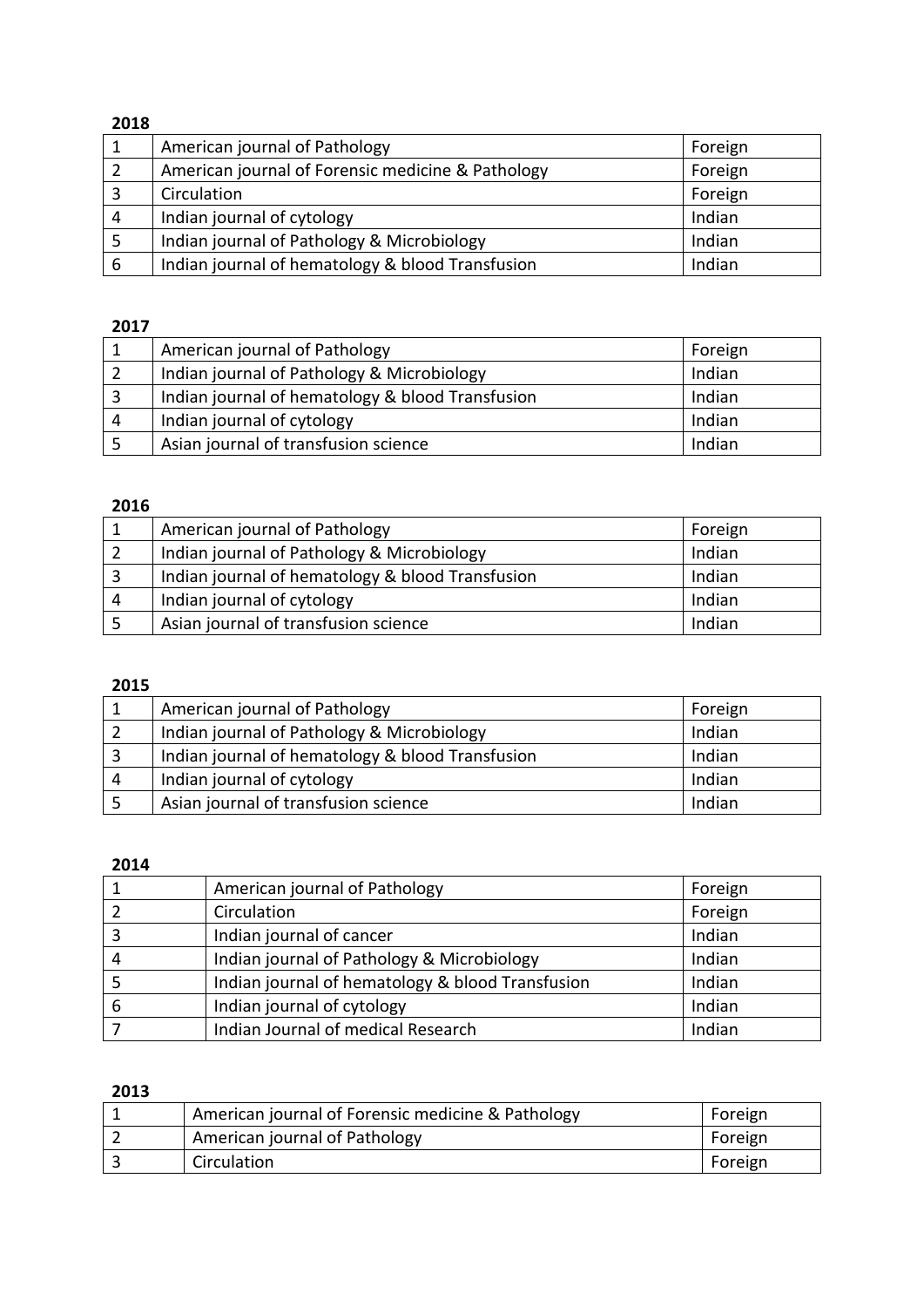| 4 | <b>British Journal of Hematology</b>             | Foreign |
|---|--------------------------------------------------|---------|
|   | Indian journal of cancer                         | Indian  |
| 6 | Indian journal of Pathology & Microbiology       | Indian  |
|   | Indian journal of hematology & blood Transfusion | Indian  |
|   | Indian journal of cytology                       | Indian  |
|   | Indian Journal of medical Research               | Indian  |

|   | American journal of Pathology                    | Foreign |
|---|--------------------------------------------------|---------|
| 2 | Acta cytologica                                  | Foreign |
| 3 | Morden pathology                                 | Foreign |
| 4 | Seminar in Diagnostic pathology                  | Foreign |
| 5 | Journal of clinical pathology                    | Foreign |
| 6 | Indian journal of hematology & blood Transfusion | Indian  |
|   | Indian journal of cytology                       | Indian  |
| 8 | Indian journal of Pathology & Microbiology       | Indian  |

## 

| 1              | American journal of Pathology                     | Foreign |
|----------------|---------------------------------------------------|---------|
| $\overline{2}$ | Acta cytologica                                   | Foreign |
| 3              | Morden pathology                                  | Foreign |
| 4              | Seminar in Diagnostic pathology                   | Foreign |
| 5              | Journal of clinical pathology                     | Foreign |
| 6              | The journal of Pathology                          | Foreign |
| 7              | American journal of Forensic medicine & Pathology | Foreign |
| 8              | Circulation                                       | Foreign |
| 9              | Indian journal of Pathology & Microbiology        | Indian  |
| 10             | Indian journal of hematology & blood Transfusion  | Indian  |
| 11             | Indian journal of cytology                        | Indian  |

## **Microbiology**

# 1 | JOURNAL OF CELLULEL STUGICS & MICROBIOLOGY | FOREIGN 2 | INDIAN JOURNAL OF COMPRATIVE MECROBIOLOGY IMMUNOLOGY | INDIAN 3 | INDIAN JOURNAL OF MICROBIOLOGY | INDIAN 4 JOURNAL OF ACADEMY OF CLINICAL MICROBIOGISTS INDIAN

| Journal of cellular studies and microbiology       | Foreign |
|----------------------------------------------------|---------|
| Journal of Immunology and Cellular studies         |         |
| Indian journal of microbiology                     | Indian  |
| Journal of the academy of clinical microbiologists | Indian  |
| Indian journal of pathology & microbiology         | Indian  |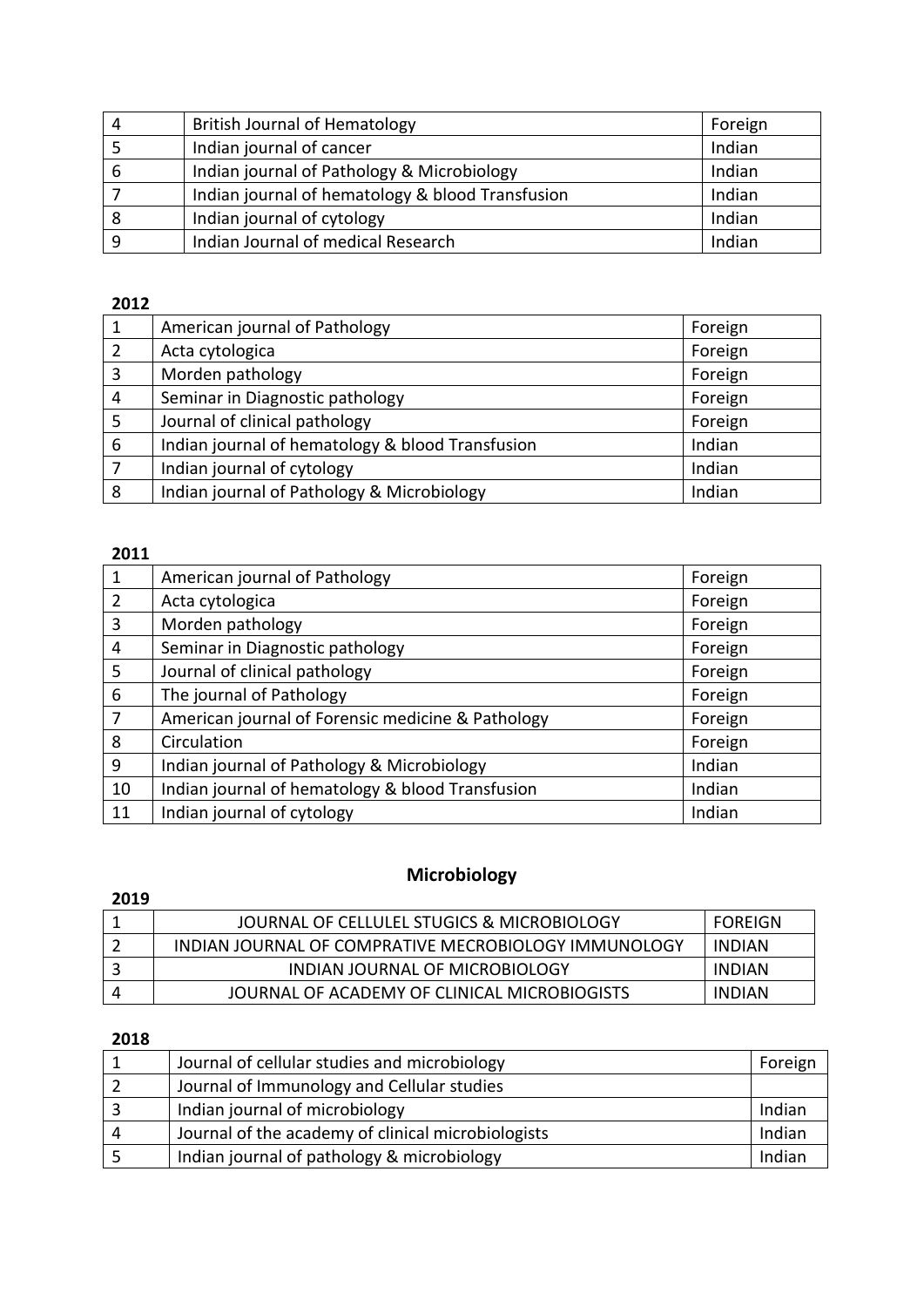| Indian journal of comparative microbiology immunology & infection   Indian |  |  |  |
|----------------------------------------------------------------------------|--|--|--|
| diseases                                                                   |  |  |  |

| Journal of Clinical microbiology                   | Foreign |
|----------------------------------------------------|---------|
| Indian journal of pathology & microbiology         | Indian  |
| Indian journal of microbiology                     | Indian  |
| Journal of the academy of clinical microbiologists | Indian  |

# 

|   | Journal of Clinical microbiology                   | Foreign |
|---|----------------------------------------------------|---------|
|   | Indian journal of pathology & microbiology         | Indian  |
|   | Indian journal of microbiology                     | Indian  |
| 4 | Journal of the academy of clinical microbiologists | Indian  |

## 

| Indian journal of pathology & microbiology         | Indian |
|----------------------------------------------------|--------|
| Indian journal of microbiology                     | Indian |
| Journal of the academy of clinical microbiologists | Indian |

### 

| Journal of Clinical microbiology           | Foreign |
|--------------------------------------------|---------|
| Indian journal of pathology & microbiology | Indian  |
| Indian journal of microbiology             | Indian  |
| Indian Journal of medical Research         | Indian  |

## 

| Indian journal of pathology & microbiology | Indian |
|--------------------------------------------|--------|
| Indian journal of microbiology             | Indian |
| Indian Journal of medical Research         | Indian |

# 

| Indian journal of pathology & microbiology |  |
|--------------------------------------------|--|
|--------------------------------------------|--|

|   | Nature Review of Microbiology              | Foreign |
|---|--------------------------------------------|---------|
| ∠ | Indian journal of Pathology & Microbiology | Indian  |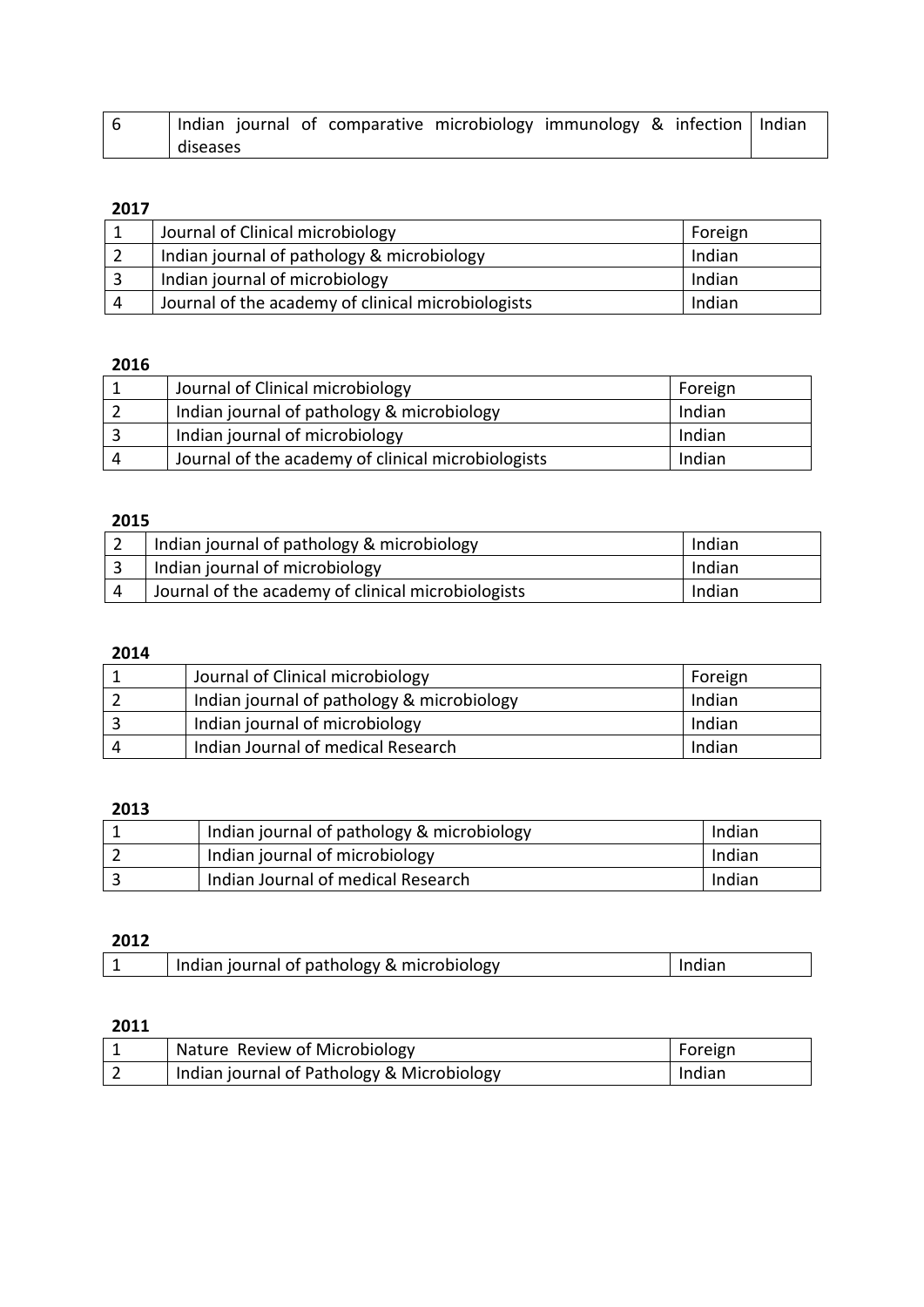# **Pharmacology**

### 

|   | ANNUAL REVIEW OF PHARMACOLOGY TOXICOLOGY     | <b>FOREIGN</b> |
|---|----------------------------------------------|----------------|
|   | JOURNAL OF PHARMACOLOGY AND RESEARCH         | <b>FOREIGN</b> |
|   | <b>INDIAN DRUG</b>                           | <b>INDIAN</b>  |
|   | INDIAN JOURNAL OF PHARMACOLOGY               | <b>INDIAN</b>  |
|   | INTERNATIONAL JOURNAL OF YOGA                | <b>INDIAN</b>  |
| 6 | JOURNAL OF PHARMACOLOGY PHARMACOTHERAPEATICS | <b>INDIAN</b>  |

# 

|   | Annual of Pharmacology & Toxicology                  | Foreign |
|---|------------------------------------------------------|---------|
|   | Journal of pharmacology and research                 | Foreign |
|   | Indian journal of pharmacology & physiology          | Indian  |
| 4 | Indian journal of Pharmacology                       | Indian  |
|   | Indian journal of pharmacology & pharmatherapiutical | Indian  |
|   | <b>Indian Drugs</b>                                  | Indian  |

### 

|   | Annual of Pharmacology & Toxicology                  | Foreign |
|---|------------------------------------------------------|---------|
|   | <b>Indian Drugs</b>                                  | Indian  |
| 3 | Indian journal of pharmacology & physiology          | Indian  |
| 4 | Indian journal of Pharmacology                       | Indian  |
|   | Indian journal of pharmacology & pharmatherapiutical | Indian  |

# 

|   | Annual of Pharmacology & Toxicology                  | Foreign |
|---|------------------------------------------------------|---------|
|   | <b>Indian Drugs</b>                                  | Indian  |
|   | Indian journal of pharmacology & physiology          | Indian  |
| 4 | Indian journal of Pharmacology                       | Indian  |
|   | Indian journal of pharmacology & pharmatherapiutical | Indian  |

| Annual of Pharmacology & Toxicology                  | Foreign |
|------------------------------------------------------|---------|
| <b>Pharmacology Review</b>                           | Indian  |
| <b>Indian Drugs</b>                                  | Indian  |
| Indian journal of Pharmacology                       | Indian  |
| Indian journal of pharmacology & pharmatherapiutical | Indian  |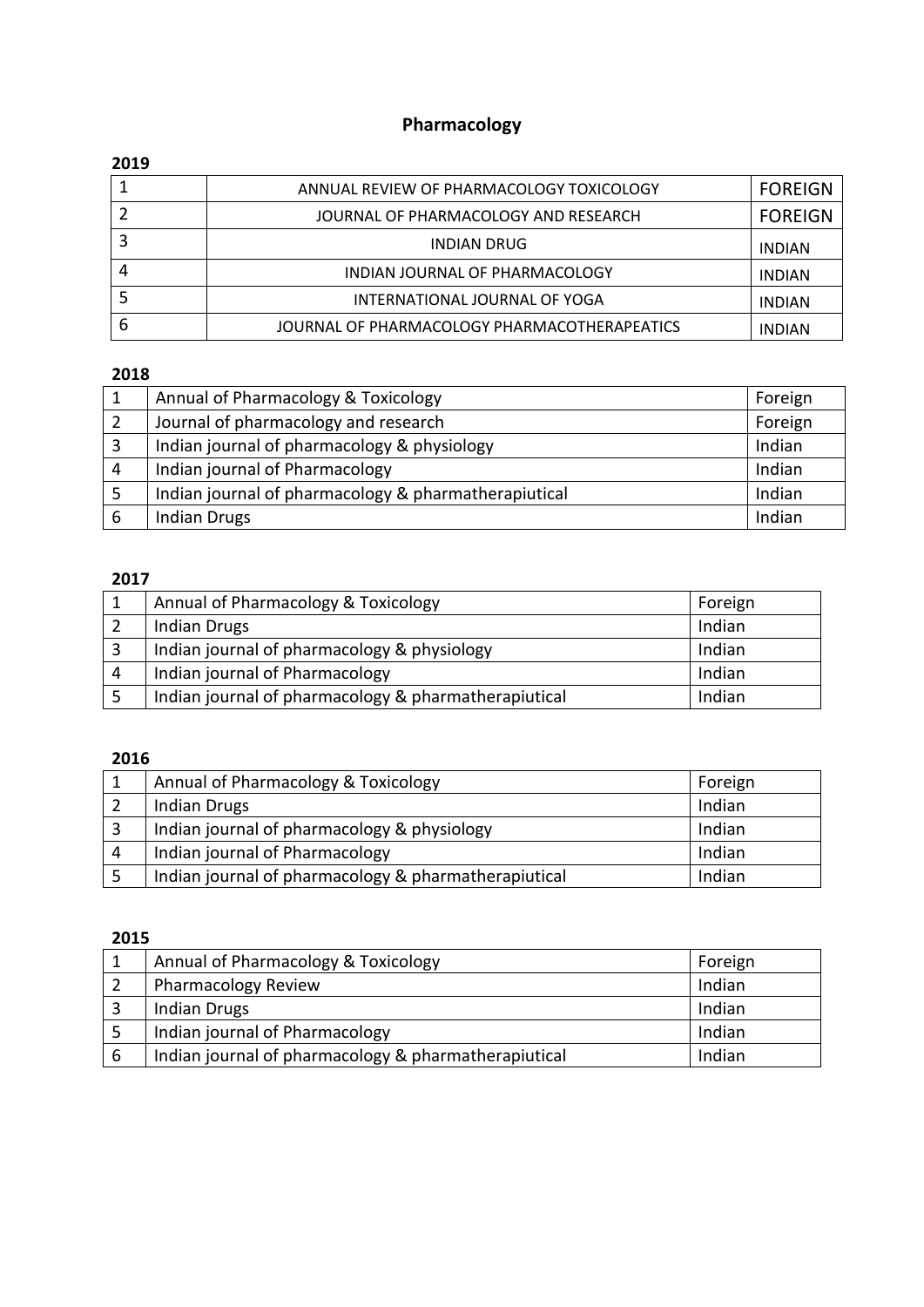| Indian journal of pharmacology & physiology          | Indian |
|------------------------------------------------------|--------|
| Indian journal of Pharmacology                       | Indian |
| Indian journal of pharmacology & pharmatherapiutical | Indian |
| Indian journal of pharmatherapiutical science        | Indian |
| Indian journal of medical Research                   | Indian |

### 

| Indian journal of pharmacology & physiology          | Indian |
|------------------------------------------------------|--------|
| Indian journal of Pharmacology                       | Indian |
| Indian journal of pharmacology & pharmatherapiutical | Indian |
| Indian journal of pharmacological science            | Indian |
| Indian journal of medical Research                   | Indian |
| Indian drugs                                         | Indian |

## 

| Clinical Pharmacology & Therapeutics                 | Foreign |
|------------------------------------------------------|---------|
| Indian journal of Pharmacology                       | Indian  |
| Indian journal of pharmacology & pharmatherapiutical | Indian  |
| Indian journal of pharmacology & physiology          | Indian  |

# 

| Clinical Pharmacology & Therapeutics        | Foreign |
|---------------------------------------------|---------|
| British journal of Pharmacology             | Foreign |
| Indian journal of Pharmacology              | Indian  |
| Indian journal of pharmacology & physiology | Indian  |

### **Forensic medicine**

# 

| REGIONAL ANESTHESIA AND PAIN MEDICINE              | <b>FOREIGN</b> |
|----------------------------------------------------|----------------|
| JOURNAL OF FORENSIC SCIENCE AND LEGAL MEDICINE     | <b>FOREIGN</b> |
| JOURNAL OF LEGAL MEDICINE & FORNSIC STUDIES        | <b>FOREIGN</b> |
| INDIAN JOURNAL OF FORENSIC MEDICINE AND TOXICOLOGY | <b>INDIAN</b>  |
| JOURNAL OF INDIAN SOCIETY OF TOXICOLOGY            | <b>INDIAN</b>  |

|   | American journal of Forensic medicine & Toxicology | Foreign |
|---|----------------------------------------------------|---------|
|   | Journal of Legal medicine and forensic studies     | Foreign |
| ર | Journal of forensic science and legal medicine     | Foreign |
| Δ | <b>Medical Law cases for Doctors</b>               | Indian  |
|   | Journal of Indian Society of Toxicology            | Indian  |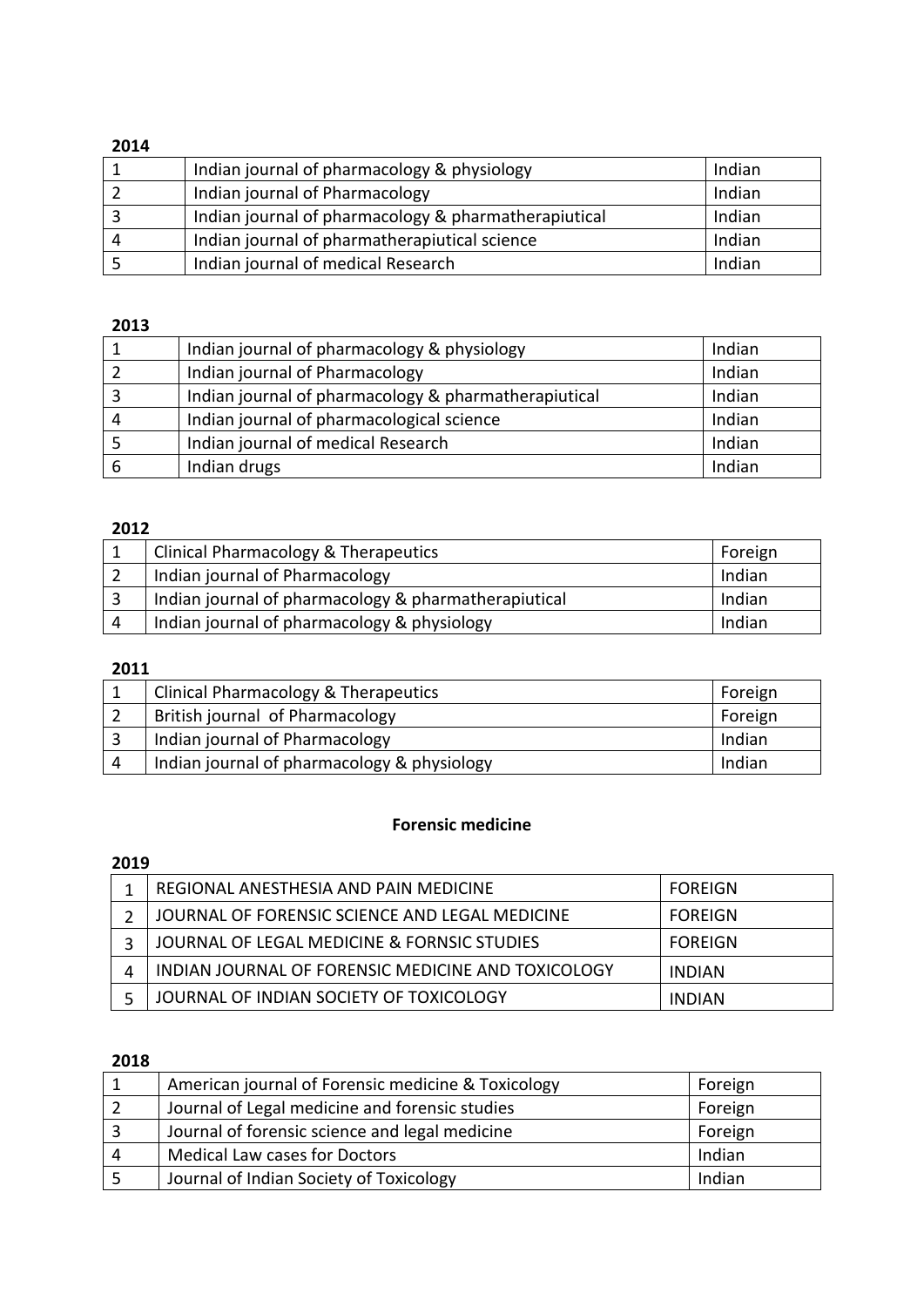| Indian Journal of Forensic medicine & toxicology<br>-indian |  |  |
|-------------------------------------------------------------|--|--|
|                                                             |  |  |

|   | Annual of Pharmacology & Toxicology                       | Foreign |
|---|-----------------------------------------------------------|---------|
|   | Medicine science & Law                                    | Foreign |
|   | Indian Journal of Forensic medicine & toxicology          | Indian  |
|   | <b>Medical Law cases for Doctors</b>                      | Indian  |
|   | Indian Internet journal of Forensic medicine & Toxicology | Indian  |
| 6 | Journal of Indian Society of Toxicology                   | Indian  |

## 

|   | Annual of Pharmacology & Toxicology               | Foreign |
|---|---------------------------------------------------|---------|
|   | Medicine science & Law                            | Foreign |
| 3 | American journal of Forensic medicine & Pathology | Foreign |
| 4 | Journal of Indian society of toxicology           | Indian  |
|   | <b>Medical Law cases for Doctors</b>              | Indian  |
| 6 | <b>Toxicological International</b>                | Indian  |

# 

|   | Annual of Pharmacology & Toxicology     | Foreign |
|---|-----------------------------------------|---------|
|   | <b>Toxicological International</b>      | Foreign |
| Δ | Indian journal of medical toxicology    | Indian  |
|   | Journal of Indian society of toxicology | Indian  |
|   | <b>Medical Law cases for Doctors</b>    | Indian  |

## 

|   | Medical science Law                              | Foreign |
|---|--------------------------------------------------|---------|
|   | Indian journal of forensic medicine & toxicology | Foreign |
|   | Journal of Indian society of toxicology          | Indian  |
| 4 | Journal of Indian Academy of Forensic medicine   | Indian  |

### 

| American journal of Forensic medicine & Pathology | Foreign |
|---------------------------------------------------|---------|
| Indian journal of forensic medicine & toxicology  | Indian  |
| Journal of Indian Academy of Forensic medicine    | Indian  |

## 

|  |  | Indian journal of Forensic medicine & toxicology | Indian |
|--|--|--------------------------------------------------|--------|
|--|--|--------------------------------------------------|--------|

| American journal of Forensic medicine & Pathology |  |  |
|---------------------------------------------------|--|--|
|---------------------------------------------------|--|--|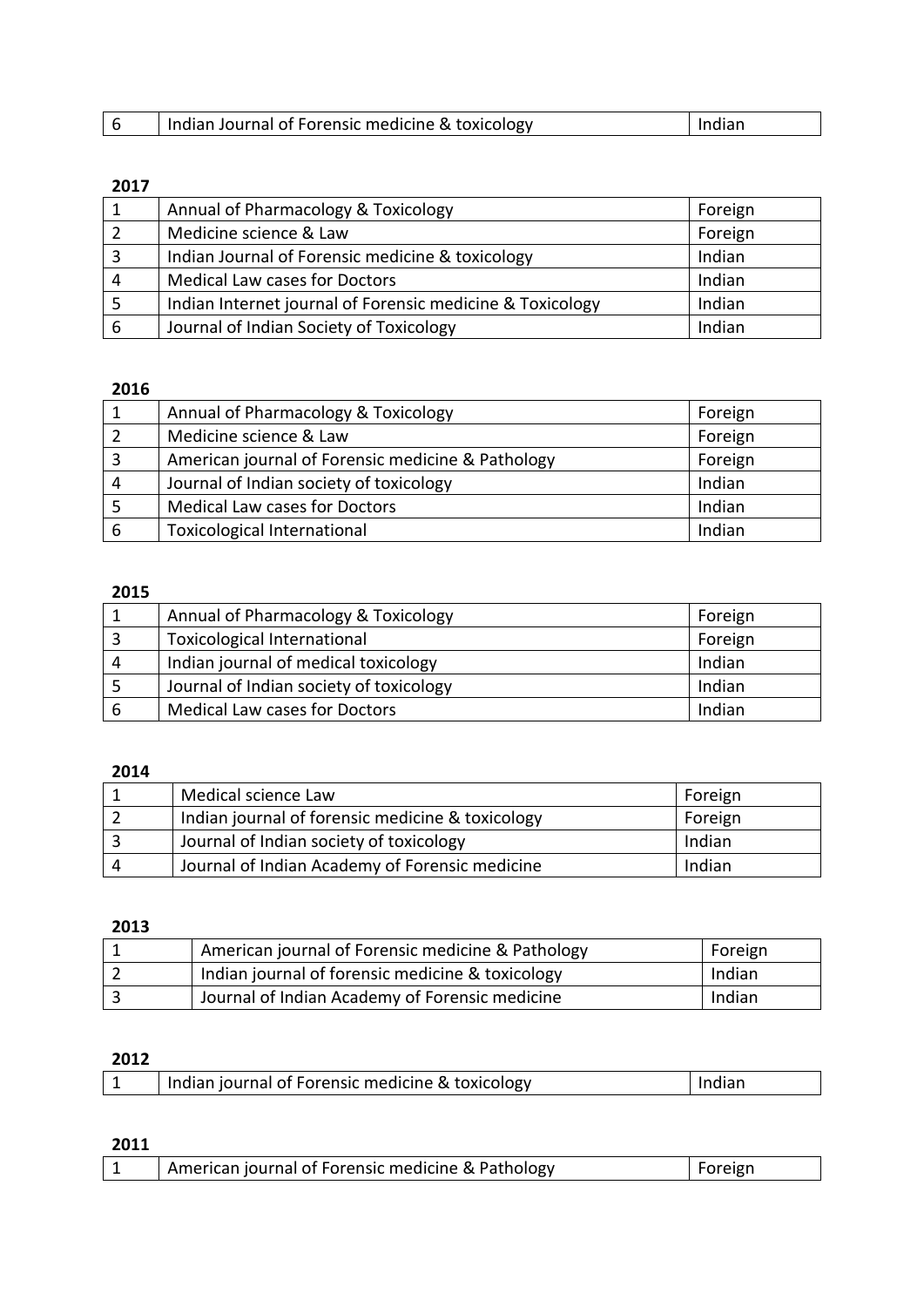| Indian journal of Forensic medicine & toxicology | Indian |
|--------------------------------------------------|--------|

# **Community Medicine**

# 

| 11 | AMERICAN JOURNAL OF PREVENTIVE MEDICINE                 | <b>FOREIGN</b> |
|----|---------------------------------------------------------|----------------|
| 32 | JOURNAL OF COMMUNITY HEALTH & DISEASES                  | <b>FOREIGN</b> |
| 47 | INDIAN JOURNAL OF COMMUNITY MEDICINE                    | <b>INDIAN</b>  |
| 62 | INDIAN JOURNAL OF OCCUPATIONAL & ENVIORNMENTAL MEDICINE | <b>INDIAN</b>  |
| 75 | INDIAN JOURNAL OF PUBLIC HEALTH                         | <b>INDIAN</b>  |
| 96 | THE INDIAN JOURNAL OF NUTRITION & DIETETICS             | <b>INDIAN</b>  |

## 

|   | Journal of community health and diseases              |         |
|---|-------------------------------------------------------|---------|
|   | American journal of Preventive medicine               | Foreign |
|   | Indian journal of public health                       | Indian  |
|   | Indian journal of Occupation & Environmental medicine | Indian  |
|   | International journal of health Allied science        | Indian  |
| 6 | Indian journal of community medicine                  | Indian  |
|   | Indian journal of nutrition and dietetics             | Indian  |

### 

| Annual Review of Public Health                        | Foreign |
|-------------------------------------------------------|---------|
| American journal of Preventive medicine               | Foreign |
| Indian journal of public health                       | Indian  |
| Indian journal of Occupation & Environmental medicine | Indian  |
| Indian journal of health science                      | Indian  |
| Indian journal of community medicine                  | Indian  |

## 

|   | Journal of infection & public health                  | Foreign |
|---|-------------------------------------------------------|---------|
|   | American journal of preventive medicine               | Foreign |
|   | Indian journal of community medicine                  | Indian  |
| 4 | Indian journal of public health                       | Indian  |
|   | Indian journal of Public health                       | Indian  |
| b | Indian journal of Occupation & Environmental medicine | Indian  |

|     | Journal of infection & public health                            | Foreign |
|-----|-----------------------------------------------------------------|---------|
|     | Journal of public health                                        | Foreign |
|     | Journal of epidemiology & community health                      | Foreign |
| - 4 | international journal of nutrition, pharmacology & neurological | Fourign |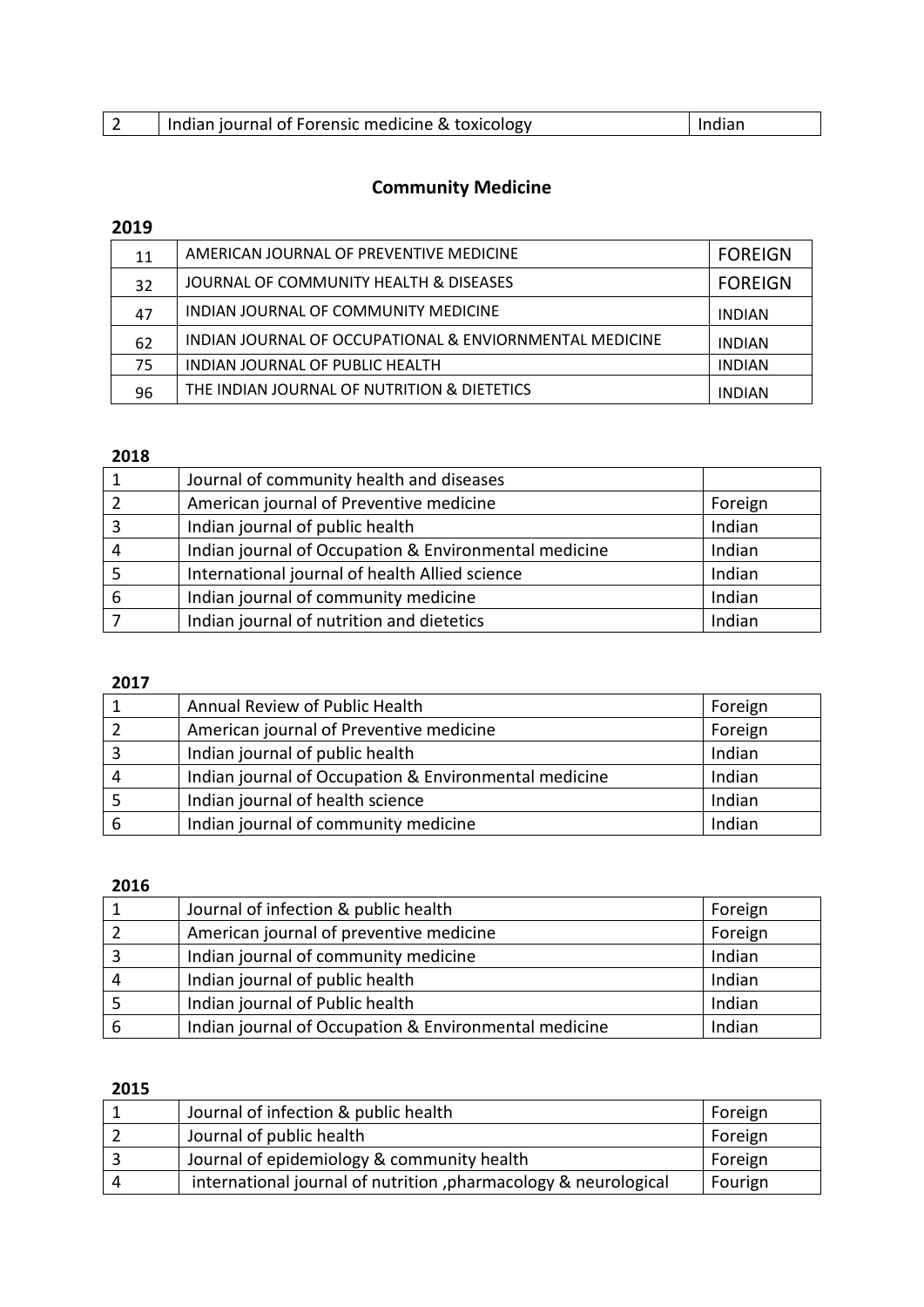|    | disease                                               |        |
|----|-------------------------------------------------------|--------|
| 6  | Indian journal of health science                      | Indian |
|    | Indian journal of community medicine                  | Indian |
| 8  | Indian journal of public health                       | Indian |
|    | Journal of Dr. NTR university of health science       | Indian |
| 10 | Indian journal of Occupation & Environmental medicine | Indian |
| 11 | International journal of health allied science        | Indian |

|   | International journal of public Health     | Foreign |
|---|--------------------------------------------|---------|
| 2 | Journal of infection & public health       | Foreign |
| 3 | Journal of public health                   | Foreign |
| 4 | Journal of epidemiology & community health | Foreign |
|   | Indian journal of community medicine       | Indian  |
| 6 | Indian journal of public health            | Indian  |
|   | Indian journal of Occupation & Enviro      | Indian  |
|   | nmental medicine                           |         |

# 

|   | Journal of infection & public health                  | Foreign |
|---|-------------------------------------------------------|---------|
|   | Journal of public health                              | Foreign |
| 3 | Journal of epidemiology & community health            | Foreign |
| 4 | International journal of public health                | Foreign |
|   | Indian journal of community medicine                  | Indian  |
| 6 | Indian journal of public health                       | Indian  |
|   | Indian journal of Occupation & Environmental medicine | Indian  |
| 8 | Indian journal of Nutrition & Dietetics               | Indian  |

### 

|     | Journal of epidemiology & community health | Foreign |
|-----|--------------------------------------------|---------|
|     | Indian journal of Nutrition & Dietetics    | Indian  |
|     | Indian journal of community medicine       | Indian  |
| - 4 | Indian journal of public health            | Indian  |

| Journal of epidemiology & community health | Foreign |
|--------------------------------------------|---------|
| Indian journal of community medicine       | Indian  |
| Indian journal of public health            | Indian  |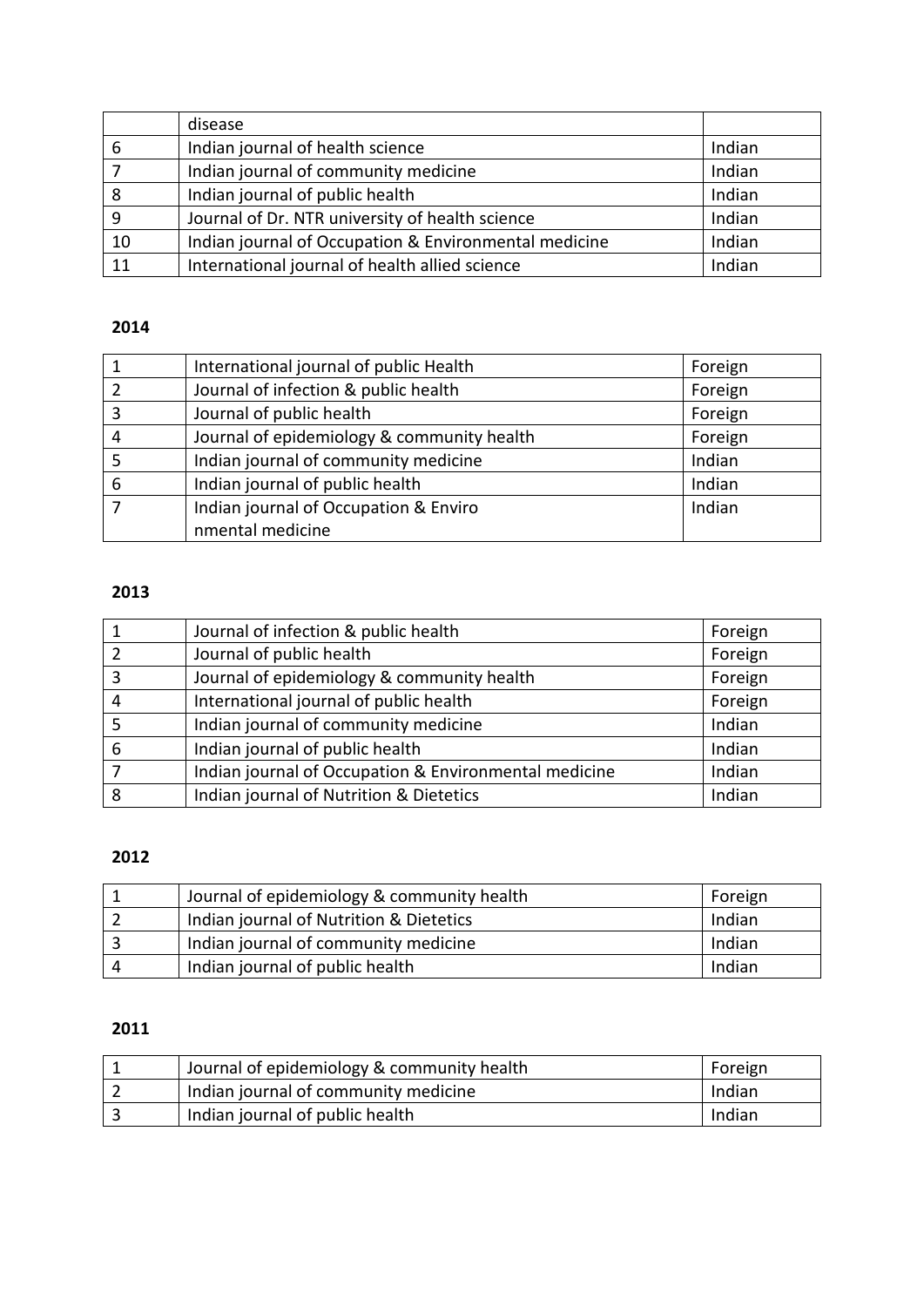|   | JOURNAL OF ENT                                         | <b>FOREIGN</b> |
|---|--------------------------------------------------------|----------------|
|   | JOURNAL OF OTOSHINORUSYNGOLOGY                         | FOREIGN        |
|   | Indian journal of otolaryngology and head neck surgery | <b>INDIAN</b>  |
| 4 | INDIAN JOURNAL OF OTOLOGY                              | <b>INDIAN</b>  |

## 

|   | Otolaryngologic clinics of north America               | Foreign |
|---|--------------------------------------------------------|---------|
|   | <b>Surgical Oncology clinics of North America</b>      | Foreign |
|   | Journal of ENT                                         | Foreign |
| 4 | Journal of Otorhinolaryngology                         | Foreign |
|   | Indian journal of otology                              | Indian  |
| 6 | Indian journal of otolaryngology and head neck surgery | Indian  |

# 

| Otolaryngologic clinics of north America   | Foreign |
|--------------------------------------------|---------|
| Surgical Oncology clinics of North America | Foreign |
| Annals of otology Rhnchology & Laryngology | Foreign |
| Indian journal of otology                  | Indian  |

### 

|   | Otolaryngologic clinics of north America             | Foreign |
|---|------------------------------------------------------|---------|
|   | Annals of Otology Rhnology and Laryngology           | Foreign |
|   | Indian journal of otology                            | Indian  |
| Δ | Indian journal of otolaryngology & Head Neck Surgery | Indian  |

## 

| Journal of Laryngology & otology                      | Foreign |
|-------------------------------------------------------|---------|
| Indian journal of otolaryngology & head, neck surgery | Indian  |
| Indian journal of otology                             | Indian  |

| Journal of Laryngology & otology     | Foreign |
|--------------------------------------|---------|
| Laryngoscope                         | Indian  |
| Indian journal of Laryngoscope (HNS) | Indian  |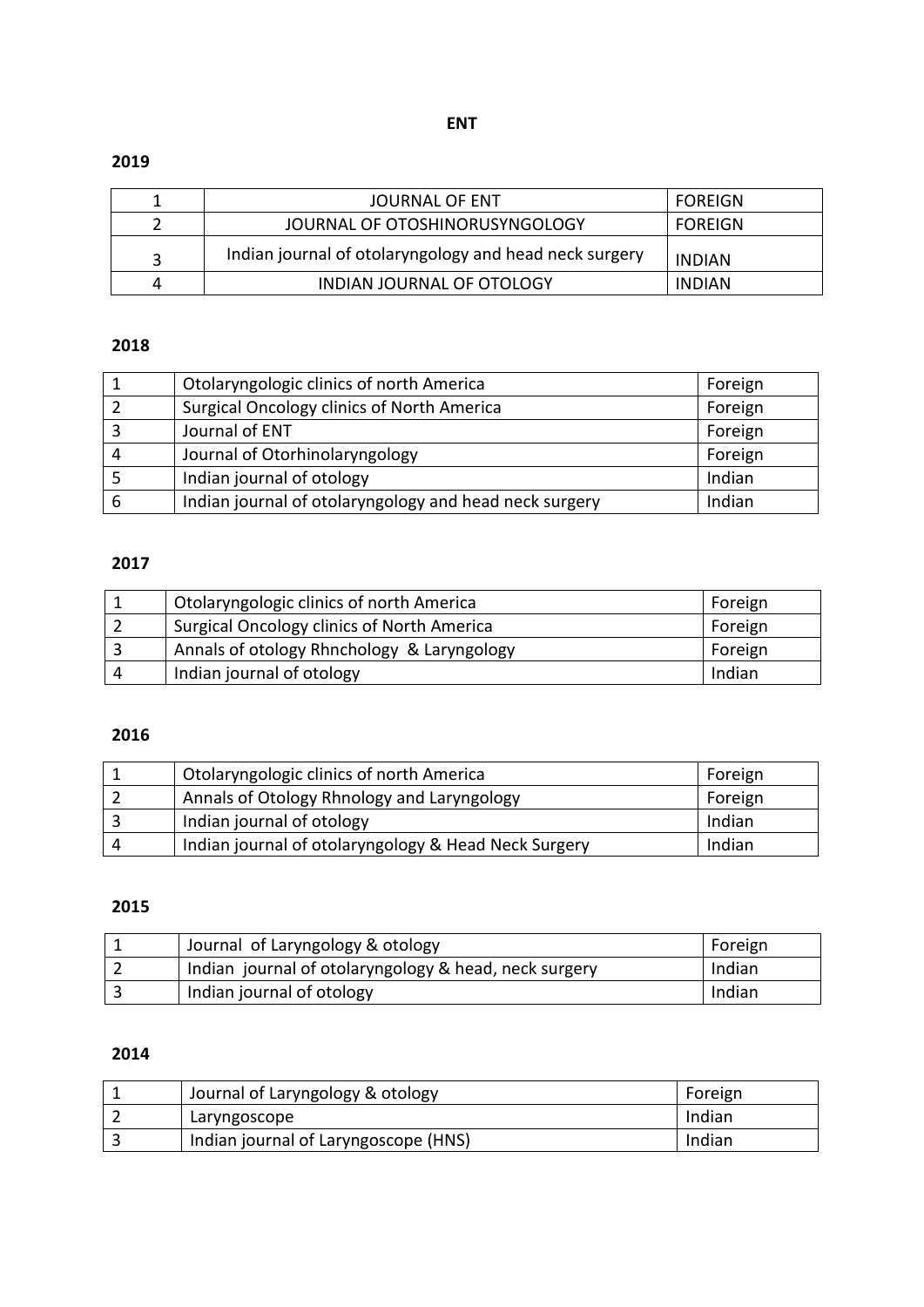|   | Journal of Laryngology & otology       | Foreign |
|---|----------------------------------------|---------|
|   | Laryngoscope                           | Foreign |
|   | Otolaryngology clinic of North America | Foreign |
|   | Acta Otolaryngology                    | Foreign |
|   | American journal of Otolaryngology     | Foreign |
| 6 | Journal of Laryngology & otology       | Foreign |
|   | Indian journal of Laryngoscope (HNS)   | Indian  |

### 

| Journal of Laryngology & otology                      | Foreign |
|-------------------------------------------------------|---------|
| <b>Otilaryngology clinical of North America</b>       | Foreign |
| Annals of Otology Rhinology & laryngology             | Foreign |
| Indian journal of otolaryngology & head, neck surgery | Indian  |

# 

|   | Journal of Laryngology & otology                | Foreign |
|---|-------------------------------------------------|---------|
|   | <b>Otilaryngology clinical of North America</b> | Foreign |
| 3 | Annals of Otology Rhinology & laryngology       | Foreign |
| 4 | Laryngoscope                                    | Foreign |
|   | Acta Oto-Laryngology                            | Foreign |
| 6 | journal of otolaryngology & head, neck surgery  | Indian  |

# **Ophthalmology**

### 

| JOURNAL OF CATARACT AND REFRUCTIVE SURGER | FOREIGN |
|-------------------------------------------|---------|
| JOURNAL OF OPHTHALMOLOGY & VISION         | FOREIGN |
| INDIAN JOURNAL OF OPHTHALMOLOGY           | INDIAN  |

# 

|   | Journal of cataract & refractive surgery | Foreign |
|---|------------------------------------------|---------|
|   | Ophthalmology                            | Foreign |
| 3 | Indian journal of ophthalmology          | Indian  |
| Δ | Journal of Ophthalmology and vision      | Indian  |

| Journal of cataract & refractive surgery | Foreign |
|------------------------------------------|---------|
| Ophthalmology                            | Foreign |
| Indian journal of ophthalmology          | Indian  |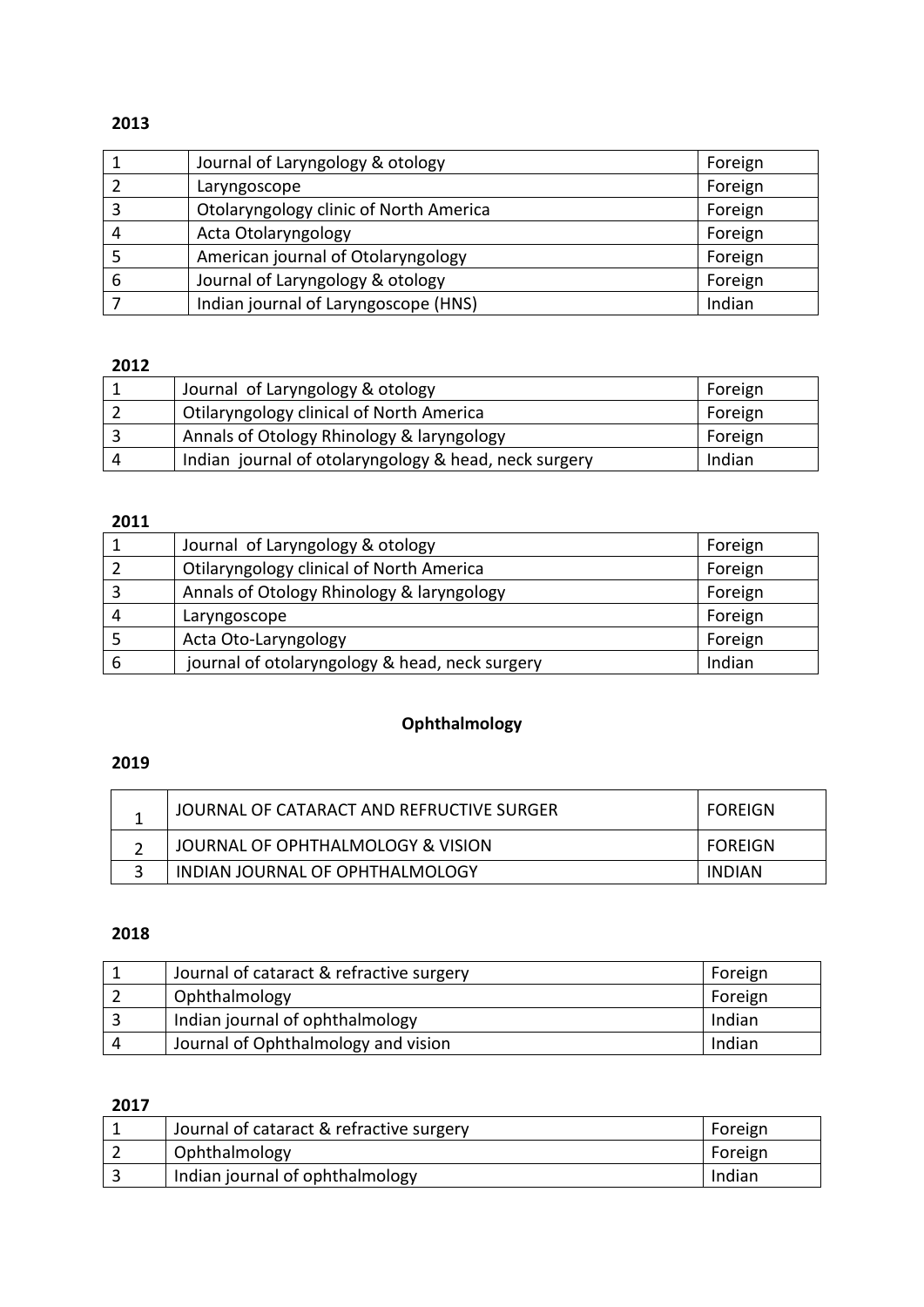| Journal of cataract & refractive surgery | Foreign |
|------------------------------------------|---------|
| Ophthalmology                            | Foreign |
| Indian journal of ophthalmology          | Indian  |

# 

| Journal of cataract & refractive surgery | Foreign |
|------------------------------------------|---------|
| British journal of ophthalmology         | Foreign |
| Eve                                      | Foreign |
| Ophthalmology                            | Foreign |
| Indian journal of ophthalmology          | Indian  |

## 

|   | Journal of cataract & refractive surgery | Foreign |
|---|------------------------------------------|---------|
|   | British journal of ophthalmology         | Foreign |
|   | Eye                                      | Foreign |
| 4 | Ophthalmology                            | Foreign |
|   | American journal of Ophthalmology        | Foreign |
| 6 | <b>ACTA Ophthalmology</b>                | Foreign |
|   | <b>JAMA Ophthalmology</b>                | Foreign |
|   | Indian journal of ophthalmology          | Indian  |

## 

|   | Journal of cataract & refractive surgery | Foreign |
|---|------------------------------------------|---------|
|   | British journal of ophthalmology         | Foreign |
| 3 | Eye                                      | Foreign |
| 4 | Ophthalmology                            | Foreign |
|   | American journal of Ophthalmology        | Foreign |
| 6 | <b>ACTA Ophthalmology</b>                | Foreign |
|   | Archives Ophthalmology                   | Foreign |
| 8 | Indian journal of ophthalmology          | Indian  |

|   | Journal of cataract & refractive surgery | Foreign |
|---|------------------------------------------|---------|
|   | British journal of ophthalmology         | Foreign |
| 3 | Eye                                      | Foreign |
| 4 | Ophthalmology                            | Foreign |
|   | Archive of Ophthalmology                 | Foreign |
| 6 | American journal of Ophthalmology        | Foreign |
|   | Acta Ophthalmology                       | Foreign |
| 8 | Indian journal of ophthalmology          | Indian  |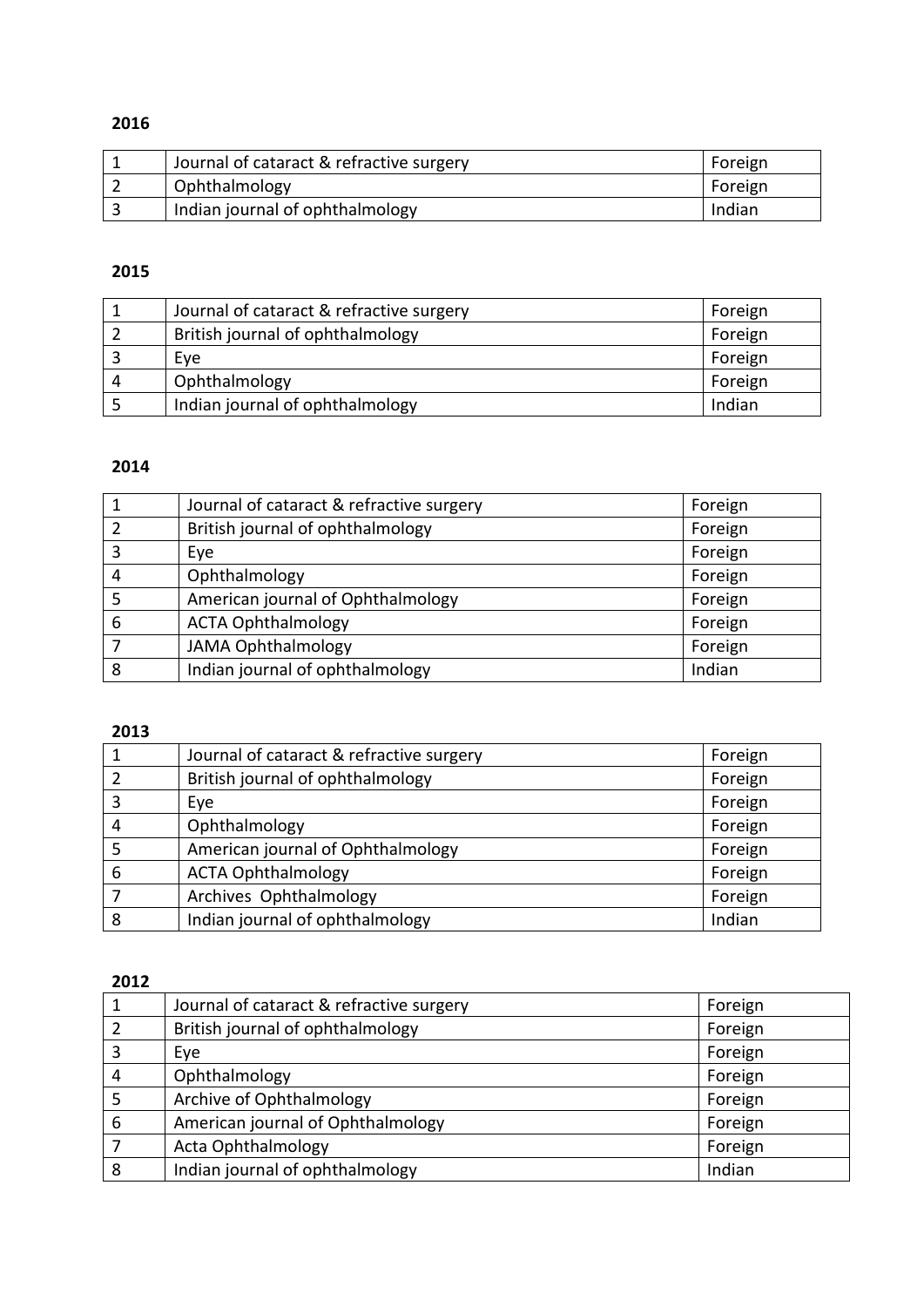| $\mathbf{1}$ | Journal of cataract & refractive surgery | Foreign |
|--------------|------------------------------------------|---------|
|              | British journal of ophthalmology         | Foreign |
| 3            | Eye                                      | Foreign |
| 4            | Ophthalmology                            | Foreign |
|              | Archive of Ophthalmology                 | Foreign |
| 6            | American journal of Ophthalmology        | Foreign |
|              | Acta Ophthalmology                       | Foreign |

# **Surgery**

# 

|   | <b>SURGERY</b>                           | <b>FOREIGN</b> |
|---|------------------------------------------|----------------|
|   | SURGICAL CRITICAL OF NORTH AMERICAN      | <b>FOREIGN</b> |
|   | <b>INDIAN JOURNAL OF PLASTIC SURGERY</b> | <b>INDIAN</b>  |
|   | <b>INDIAN JOURNAL OF SURGERY</b>         | <b>INDIAN</b>  |
|   | <b>INDIAN JOURNAL OF UROLOGY</b>         | <b>INDIAN</b>  |
| 6 | WORLD JOURNAL OF LUPAROSCOPIC SURGERY    | <b>INDIAN</b>  |
|   | <b>INDIAN JOURNAL OF CANCER</b>          | <b>INDIAN</b>  |
| 8 | INDIAN JOURNAL OF SURGICAL ONCOLOGY      | <b>INDIAN</b>  |

### 

| 1              | Surgery                                           | Foreign |
|----------------|---------------------------------------------------|---------|
| $\overline{2}$ | Surgical clinical north America                   | Foreign |
| 3              | Urologic clinics of north America                 | Foreign |
| 4              | <b>Annals of Thoracic Surgery</b>                 | Foreign |
| 5              | Journal of Heart Surgery                          | Foreign |
| 6              | Indian journal of Assertion of pediatrics Surgeon | Indian  |
|                | Indian journal of plastic Surgery                 | Indian  |
| 8              | Indian journal of Urology                         | Indian  |
| 9              | Asian Journal of Neurology                        | Indian  |
| 10             | Indian journal of Surgery                         | Indian  |
| 11             | Indian journal of Cancer                          | Indian  |
| 12             | Indian journal of surgical Oncology               | Indian  |
|                |                                                   |         |

|   | Surgery                              | Foreign |
|---|--------------------------------------|---------|
|   | Surgical clinical north America      | Foreign |
|   | Urologic clinics of north America    | Foreign |
| 4 | <b>Annals of Thoracic Surgery</b>    | Foreign |
|   | World journal of Laproscopic surgery | Indian  |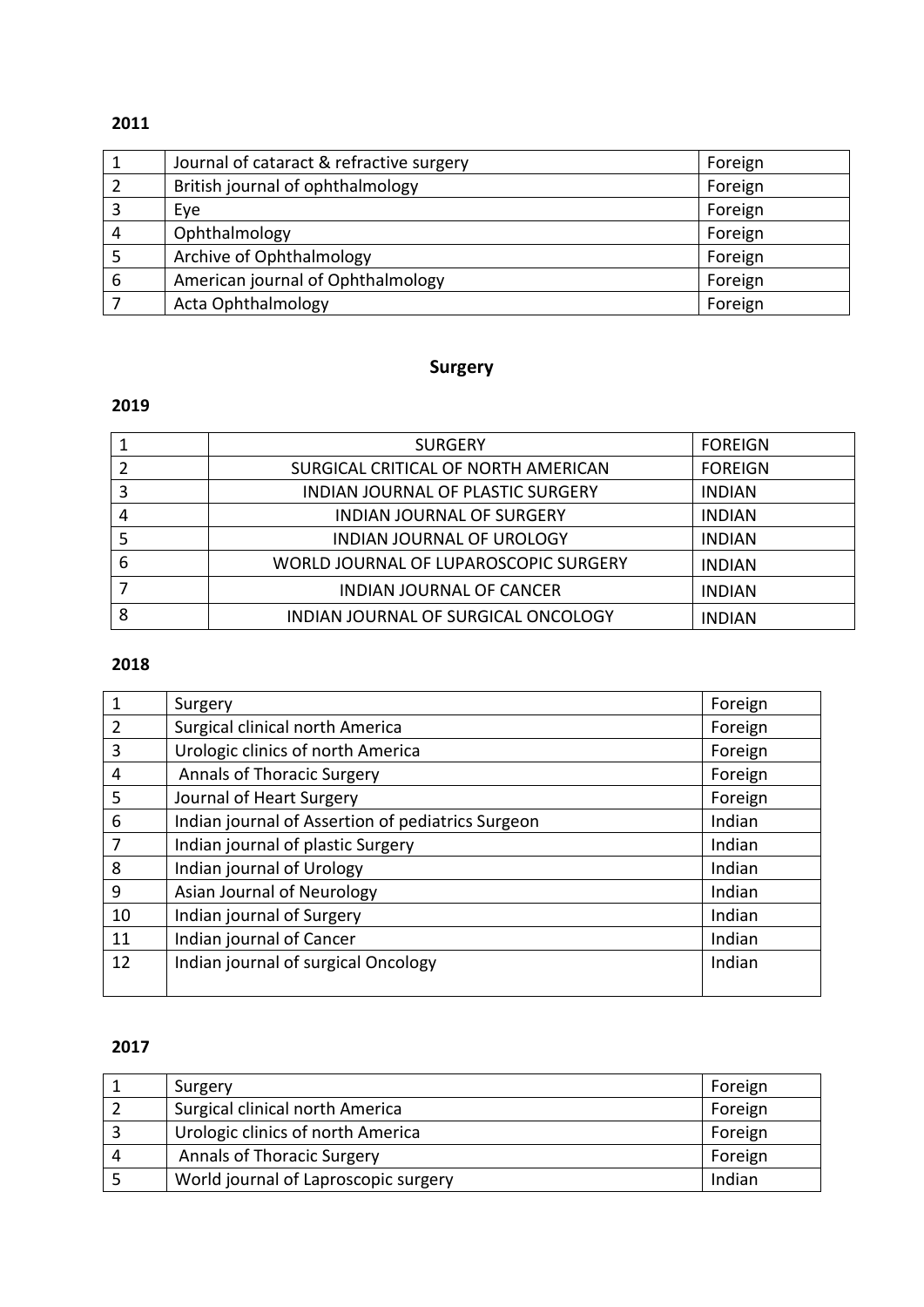| 6  | Indian journal of Assertion of pediatrics Surgeon | Indian |
|----|---------------------------------------------------|--------|
|    | Indian journal of plastic Surgery                 | Indian |
| 8  | Indian journal of Urology                         | Indian |
| 9  | Asian Journal of Neurology                        | Indian |
| 10 | Indian journal of Surgery                         | Indian |

| $\mathbf{1}$   | Surgery                                           | Foreign |
|----------------|---------------------------------------------------|---------|
| $\overline{2}$ | Surgical clinical north America                   | Foreign |
| 3              | Urologic clinics of north America                 | Foreign |
| $\overline{4}$ | <b>Annals of Thoracic Surgery</b>                 | Foreign |
| 5              | World journal of Laproscopic surgery              | Foreign |
| 6              | Indian journal of Assertion of pediatrics Surgeon | Indian  |
| $\overline{7}$ | Indian journal of plastic Surgery                 | Indian  |
| 8              | Indian journal of Urology                         | Indian  |
| 9              | Asian Journal of Neurology                        | Indian  |
| 10             | Indian journal of Surgery                         | Indian  |

# 

|   | Surgery                                             | Foreign |
|---|-----------------------------------------------------|---------|
| 2 | <b>British journal of Surgery</b>                   | Foreign |
| 3 | Surgical clinical north America                     | Foreign |
| 4 | Indian journal of surgery                           | Indian  |
| 5 | Indian journal of plastic surgery                   | Indian  |
| 6 | Indian journal of Association of pediatrics surgeon | Indian  |
|   | Indian journal of medical & pediatrics oncology     | Indian  |
| 8 | Indian journal of Urology                           | Indian  |
| 9 | Asian journal of Neurosurgery                       | Indian  |

|   | Surgery                                            | Foreign |
|---|----------------------------------------------------|---------|
|   | <b>British journal of Surgery</b>                  | Foreign |
| 3 | American journal of surgery                        | Foreign |
| 4 | Surgical clinical north America                    | Foreign |
| 5 | Indian journal of surgery                          | Indian  |
| 6 | Indian journal of plastic surgery                  | Indian  |
|   | Indian journal of Association of pediatrics surgon | Indian  |
| 8 | Indian journal of Urology                          | Indian  |
| 9 | Asian journal of Neurosurgery                      | Indian  |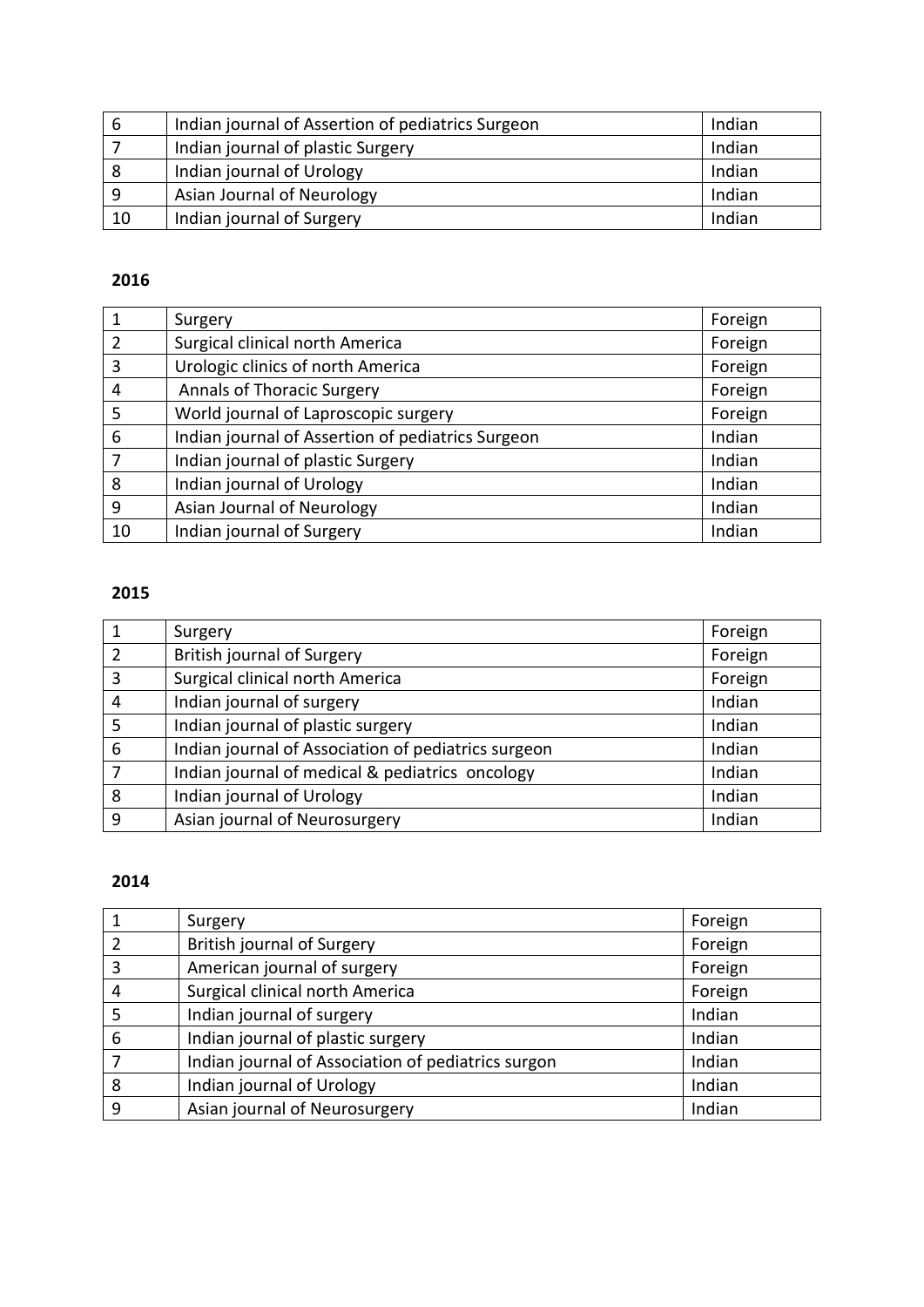| 2013 |                                 |         |
|------|---------------------------------|---------|
|      | British journal of Surgery      | Foreign |
|      | American journal of surgery     | Foreign |
| 3    | Surgical clinical north America | Foreign |
| 4    | Urology clinic of North America | Foreign |
|      | World journal of Surgery        | Foreign |
| 6    | Indian journal of surgery       | Indian  |
|      | Indian journal of Neurosurgery  | Indian  |

|   | Surgery                         | Foreign |
|---|---------------------------------|---------|
|   | American journal of Surgery     | Foreign |
| 3 | Surgical clinical north America | Foreign |
| 4 | Urology clinic North America    | Foreign |
|   | Journal of Urology              | Foreign |
| 6 | Archives of surgery             | Foreign |
|   | Indian journal of surgery       | Indian  |
|   |                                 |         |

## 

|    | Surgery                         | Foreign |
|----|---------------------------------|---------|
| 2  | American journal of Surgery     | Foreign |
| 3  | Surgical clinical north America | Foreign |
| 4  | Urology clinic North America    | Foreign |
| 5  | Journal of Urology              | Foreign |
| 6  | Archives of surgery             | Foreign |
| 7  | British journal of surgery      | Foreign |
| 8  | World journal of surgery        | Foreign |
| 9  | Cancer                          | Foreign |
| 10 | Annals of surgery               | Foreign |

### **Medicine**

|                | AMERICAN JOURNAL OF MEDICINE                          | <b>FOREIGN</b> |
|----------------|-------------------------------------------------------|----------------|
| $\overline{2}$ | THE NEW ENGLAND JOURNAL OF MEDICINE                   | <b>FOREIGN</b> |
| 3              | <b>JOURNAL OF MEDICINE &amp; DIAGNOSIS</b>            | <b>FOREIGN</b> |
| 4              | ASIAN JOURNAL OF NEUROSURGERY                         | <b>INDIAN</b>  |
| 5              | <b>HEART INDIA</b>                                    | <b>INDIAN</b>  |
| 6              | INDIAN JOURNAL OF CLINICAL PRACTICE                   | <b>INDIAN</b>  |
| 7              | INDIAN JOURNAL OF ENDOCRINOLOGY & METABOLISAM         | <b>INDIAN</b>  |
| 8              | INDIAN JOURNAL OF GASTROENTOLOGY                      | <b>INDIAN</b>  |
| 9              | INDIAN JOURNAL OF NEPHROLOGY                          | <b>INDIAN</b>  |
| 10             | INDIAN JOURNAL OF SEXUALLY TRANSMITED DISEASES & AIDS | <b>INDIAN</b>  |
| 11             | JOURNAL OF ASSOCIATION OF PHYSICIANS OF INDIA         | <b>INDIAN</b>  |
| 12             | THE INDIAN PRACTITIONER                               | <b>INDIAN</b>  |
| 13             | international journals of diabeties in dev            | <b>INDIAN</b>  |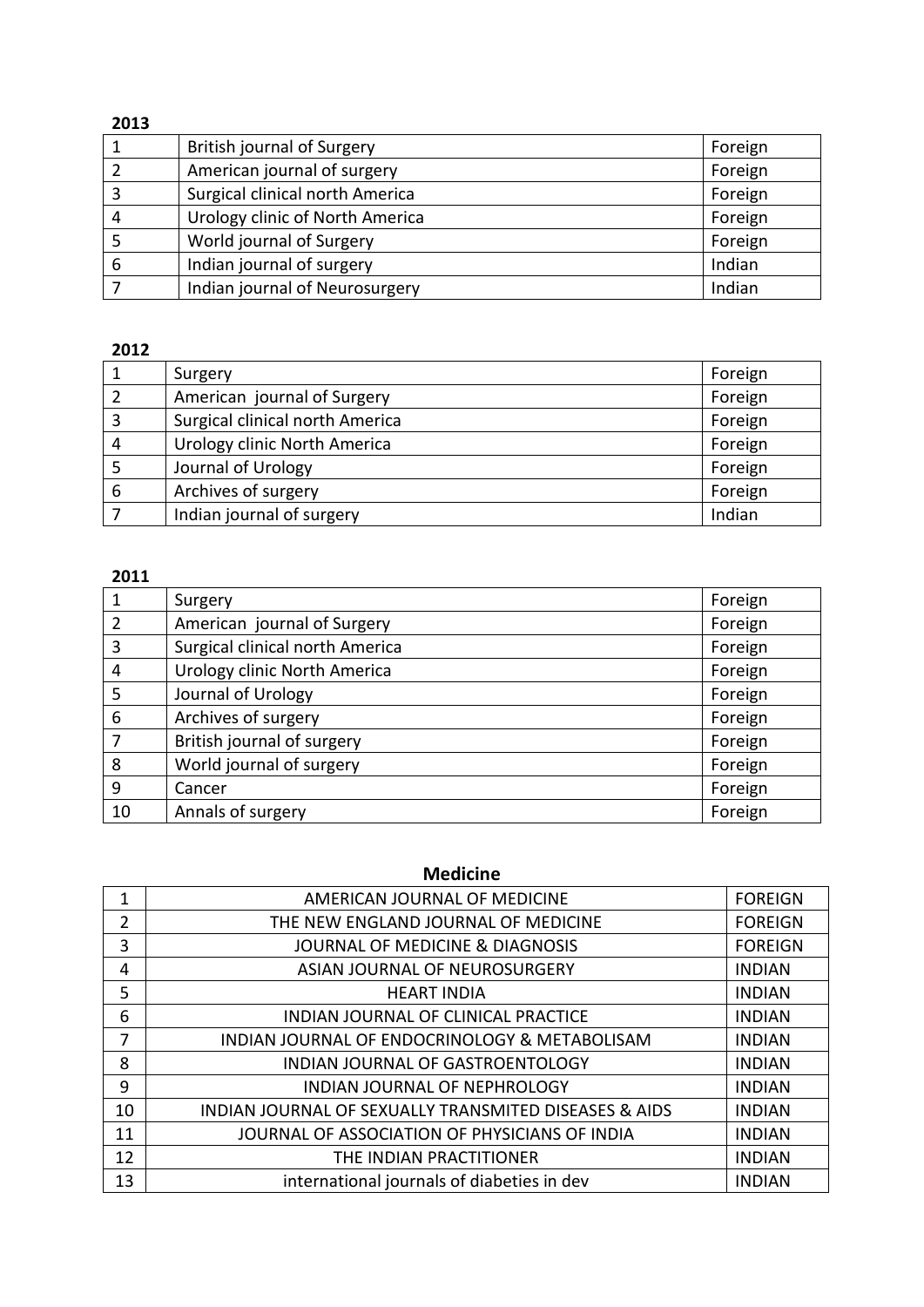| 1              | American journal of medicine                           | Foreign |
|----------------|--------------------------------------------------------|---------|
| $\overline{2}$ | New England journal of medicine                        | Foreign |
| 3              | Indian journal of nephrology                           | Indian  |
| 4              | Indian journal of endocrinology & metabolism           | Indian  |
| 5              | Heart India                                            | Indian  |
| 6              | Indian journal of postgraduate medicine                | Indian  |
| $\overline{7}$ | Indian journal of Gasterantology                       | Indian  |
| 8              | Indian journal of sexually transmitted diseases & AIDS | Indian  |
| 9              | Asian journal of transfusion science                   | Indian  |
| 10             | Indian journal of clinical practice                    | Indian  |
| 11             | The Indian practitioner                                | Indian  |
| 12             | Journal of medicine and diagnosis                      | Indian  |

# 

| $\overline{1}$ | American journal of medicine                                    | Foreign |
|----------------|-----------------------------------------------------------------|---------|
| $\overline{2}$ | New England journal of medicine                                 | Foreign |
| $\overline{3}$ | international journal of nutrition, pharmacology & neurological | Fourign |
|                | disease                                                         |         |
| $\overline{4}$ | Indian journal of nephrology                                    | Indian  |
| 5              | Indian journal of endocrinology & metabolism                    | Indian  |
| 6              | Heart India                                                     | Indian  |
| $\overline{7}$ | <b>JAPI</b>                                                     | Indian  |
| 8              | Indian journal of postgraduate medicine                         | Indian  |
| 9              | Lung India                                                      | Indian  |
| 11             | Indian journal of Gasterantology                                | Indian  |
| 12             | Indian journal of sexually transmitted diseases & AIDS          | Indian  |

| 1  | American journal of medicine                                     | Foreign |
|----|------------------------------------------------------------------|---------|
| 2  | New England journal of medicine                                  | Foreign |
| 3  | international journal of nutrition , pharmacology & neurological | Fourign |
|    | disease                                                          |         |
| 4  | Indian journal of nephrology                                     | Indian  |
| 5  | Journal of HIV & human Reproduction                              | Indian  |
| 6  | Indian journal of Gastroenterology                               | Indian  |
| 7  | Indian journal of endocrinology & metabolism                     | Indian  |
| 8  | Heart India                                                      | Indian  |
| 9  | <b>JAPI</b>                                                      | Indian  |
| 10 | Indian journal of postgraduate medicine                          | Indian  |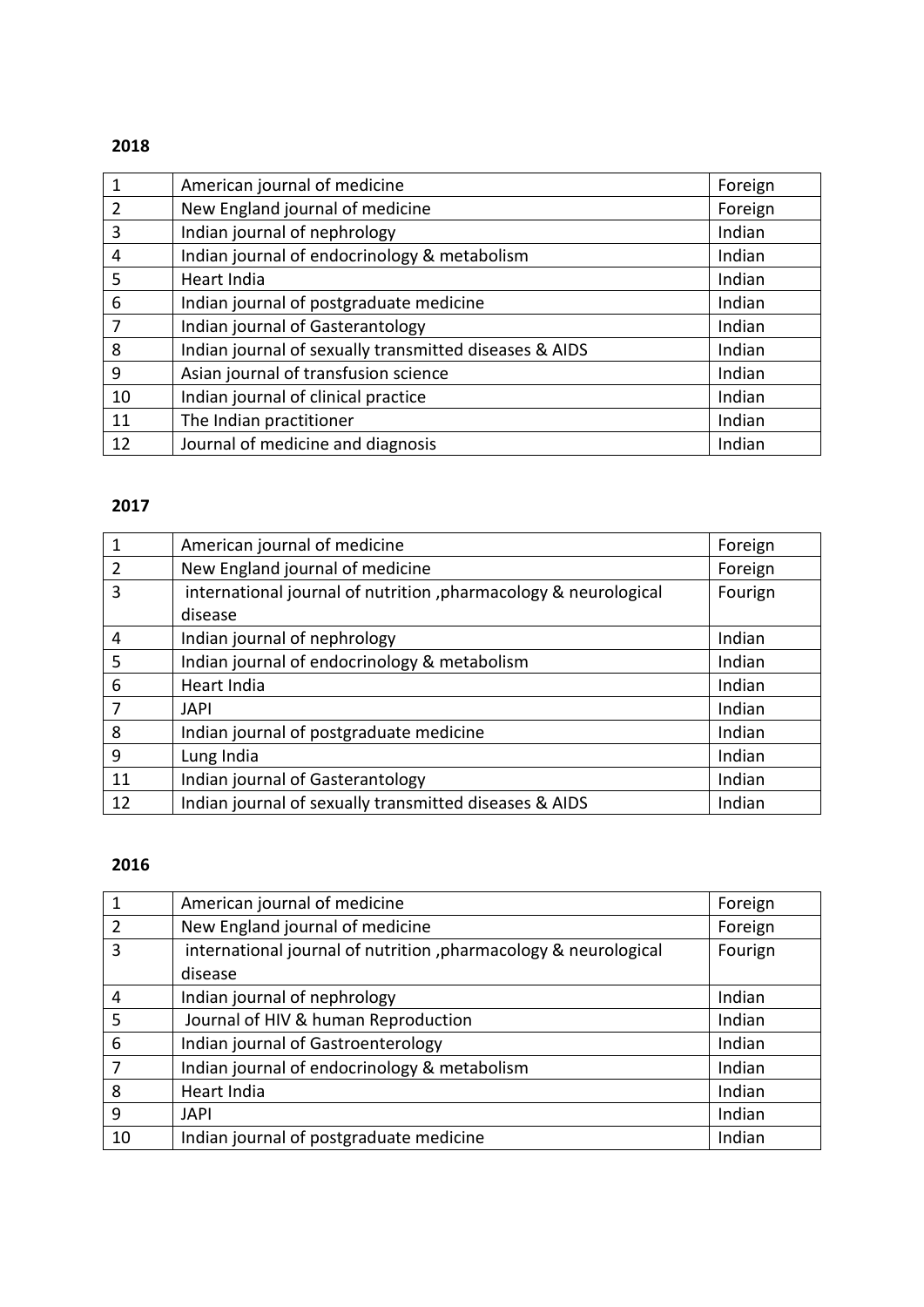| 1              | American journal of medicine                                    | Foreign |
|----------------|-----------------------------------------------------------------|---------|
| $\overline{2}$ | New England journal of medicine                                 | Foreign |
| 3              | British medical journal                                         | Foreign |
| 4              | international journal of nutrition, pharmacology & neurological | Fourign |
|                | disease                                                         |         |
| 5              | Indian journal of sexually transmitted diseases & AIDS          | Indian  |
| 6              | Indian journal of nephrology                                    | Indian  |
| 7              | Asian journal of transfusion science                            | Indian  |
| 8              | Indian journal of Allergy, Asthma, Immunology                   | Indian  |
| 11             | Indian journal of Gastroenterology                              | Indian  |
| 12             | Indian journal of endocrinology & metabolism                    | Indian  |
| 13             | Heart India                                                     | Indian  |

### 

| $\mathbf{1}$   | American journal of medicine                           | Foreign |
|----------------|--------------------------------------------------------|---------|
| $\overline{2}$ | The Lance                                              | Foreign |
| 3              | <b>JAMA</b>                                            | Foreign |
| 4              | New England journal of medicine                        | Foreign |
| 5              | British medical journal                                | Foreign |
| 6              | Indian journal of sexually transmitted diseases & AIDS | Indian  |
| $\overline{7}$ | Indian journal of Gasterantology                       | Indian  |
| 8              | Indian Journal of Postgraduate medicine                | Indian  |
| 9              | Indian journal of endocrinology & metabolism           | Indian  |

# 

|                | American journal of medicine                           | Foreign |
|----------------|--------------------------------------------------------|---------|
| $\overline{2}$ | American Heart journal                                 | Foreign |
| 3              | The Lance                                              | Foreign |
| 4              | <b>JAMA</b>                                            | Foreign |
| 5              | New England journal of medicine                        | Foreign |
| 6              | British medical journal                                | Foreign |
|                | Indian journal of sexually transmitted diseases & AIDS | Indian  |
| 8              | Indian journal of Gasterantology                       | Indian  |
| 9              | Indian Journal of Postgraduate medicine                | Indian  |

| American journal of medicine    | Foreign |
|---------------------------------|---------|
| New England journal of medicine | Foreign |
| British medical journal         | Foreign |
| JAMA                            | Foreign |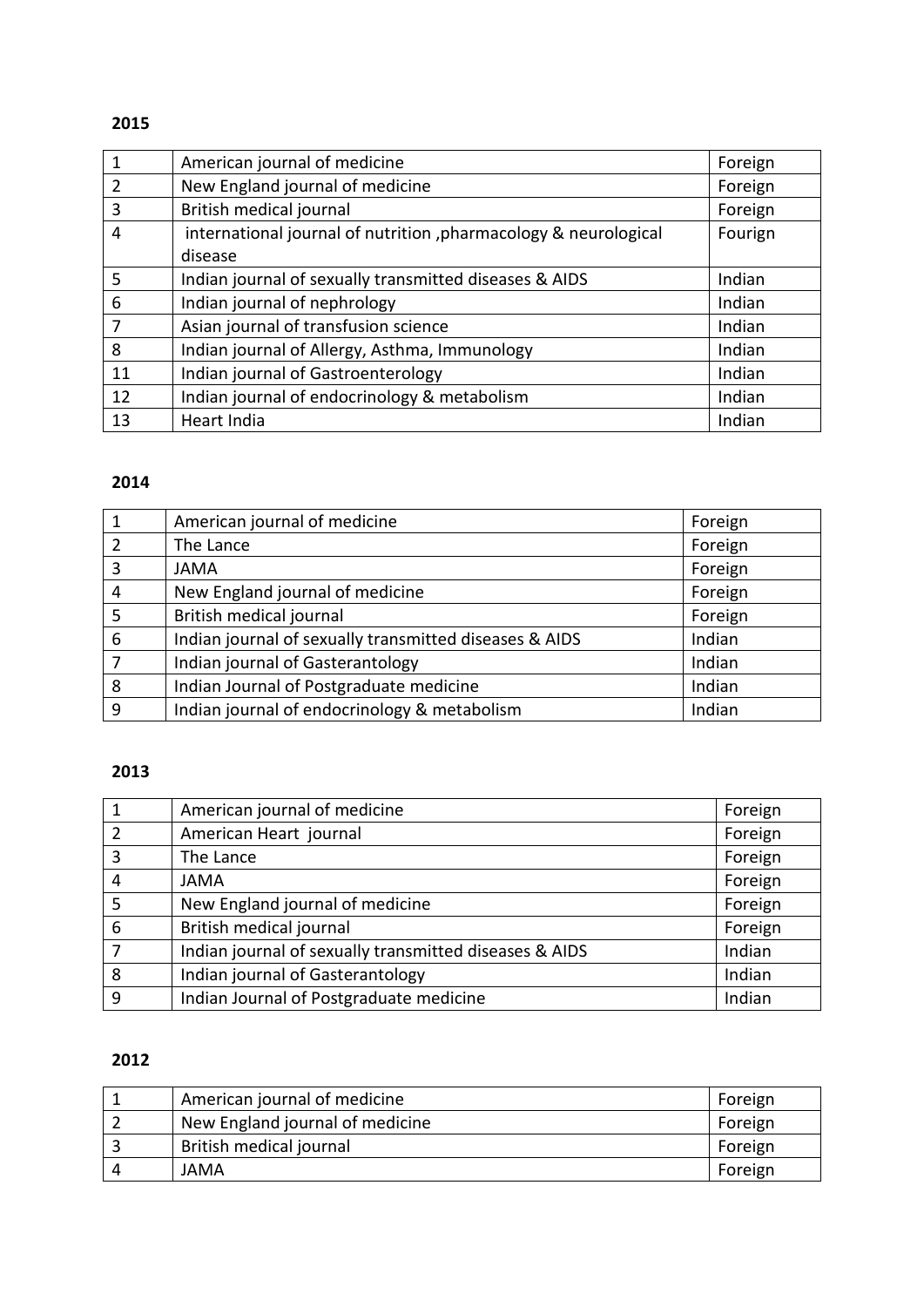| 5  | American health journal                                | Foreign |
|----|--------------------------------------------------------|---------|
| 6  | Post Graduate medical journals                         | Foreign |
|    | Gastroenterology                                       | Foreign |
| 8  | Archives of Neurology                                  | Foreign |
| 9  | British Journal of Sport medicine                      | Foreign |
| 10 | <b>Annals of Neurology</b>                             | Foreign |
| 11 | Indian journal of sexually transmitted diseases & AIDS | Indian  |
| 12 | Indian journal of endocrinology & metabolism           | Indian  |

| $\mathbf{1}$    | American journal of medicine      | Foreign |
|-----------------|-----------------------------------|---------|
| $\overline{2}$  | New England journal of medicine   | Foreign |
| 3               | British medical journal           | Foreign |
| $\overline{4}$  | <b>JAMA</b>                       | Foreign |
| 5               | American heart journal            | Foreign |
| $6\phantom{1}6$ | Post Graduate medical journals    | Foreign |
| 7               | Gastroenterology                  | Foreign |
| 8               | Archives of Neurology             | Foreign |
| 9               | British Journal of Sport medicine | Foreign |
| 10              | <b>Annals of Neurology</b>        | Foreign |
| 11              | The Lancet                        | Foreign |
| 12              | Clinical endocrinology            | Foreign |

# **Pediatrics**

# 

|   | JOURNAL OF PEDIATRICS                                          | <b>FOREIGN</b> |
|---|----------------------------------------------------------------|----------------|
|   | JOURNAL OF PEDITRICS MEDICNE                                   | <b>FOREIGN</b> |
| ર | JOURNAL OF INDIAN ASSOCIATION OF PEDIATRICS<br><b>SURGEONS</b> | INDIAN         |

### 

|      | Pediatrics clinical of North America | Foreign |
|------|--------------------------------------|---------|
|      | Journal of Pediatrics                | Foreign |
|      | Clinics in perinatology              | Foreign |
|      | Journal of pediatrics medicine       | Foreign |
| ---- |                                      |         |

| <b>Pediatrics clinical of North America</b> | Foreign |
|---------------------------------------------|---------|
| Journal of Pediatrics                       | Foreign |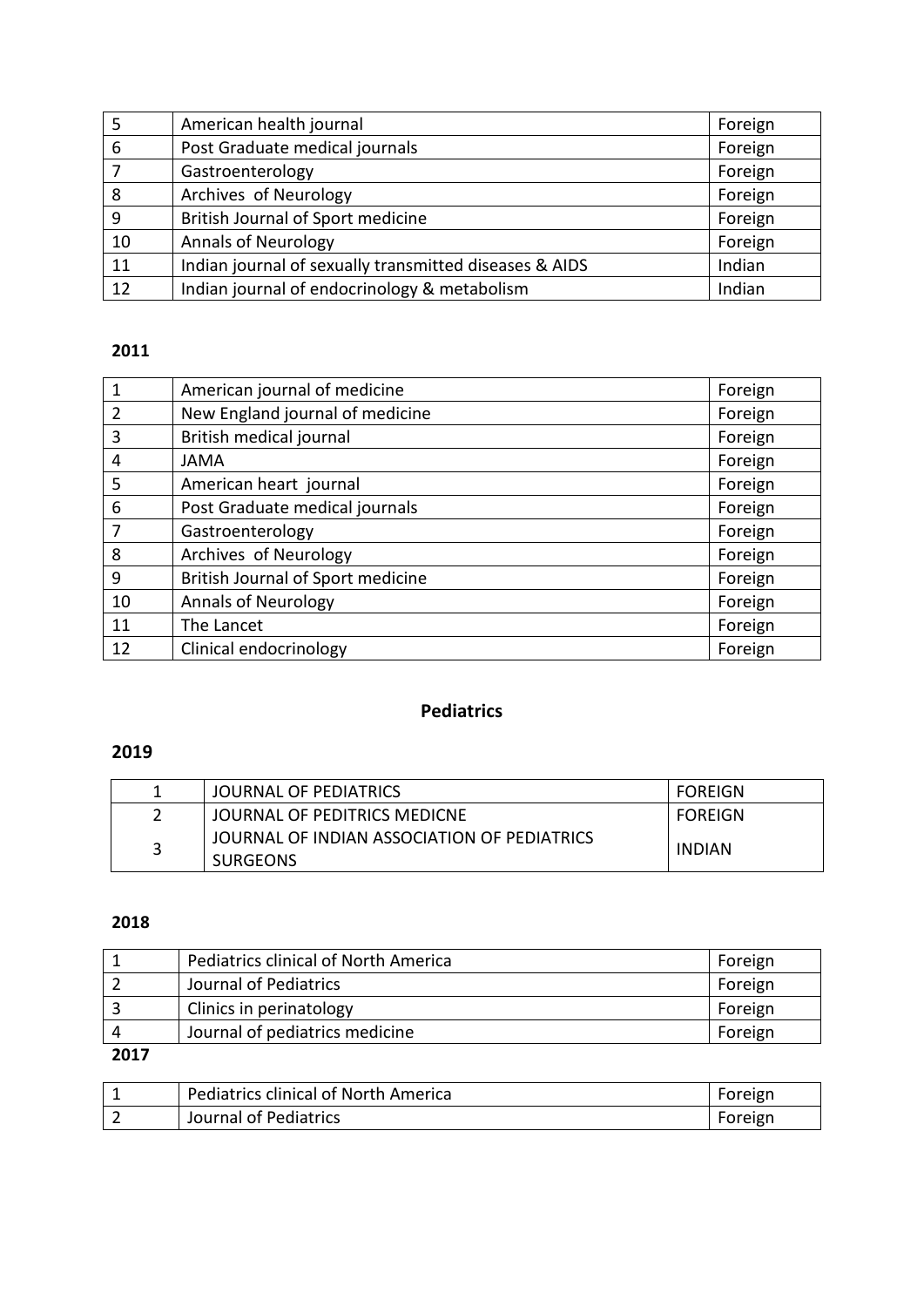| Pediatrics clinical of North America | Foreign |
|--------------------------------------|---------|
| Journal of Pediatrics                | Foreign |
| <b>Clinics in Perinantology</b>      | Foreign |

## 

|            | <b>Pediatrics clinical of North America</b>         | Foreign |
|------------|-----------------------------------------------------|---------|
|            | Archives diseases in childhood                      | Foreign |
|            | Indian journal of medical & pediatric oncology      | Indian  |
| $\sqrt{ }$ | Indian journal of Association of pediatrics surgeon | Indian  |

### 

|   | <b>JAMA Pediatrics</b>                 | Foreign |
|---|----------------------------------------|---------|
|   | Pediatrics clinical of North America   | Foreign |
|   | Archives diseases in childhood         | Foreign |
| 4 | Journal of Pediatrics                  | Foreign |
|   | Indian pediatrics                      | Indian  |
|   | Indian journal of practical pediatrics | Indian  |

### 

|   | <b>JAMA Pediatrics</b>                       | Foreign |
|---|----------------------------------------------|---------|
|   | Pediatrics clinical of North America         | Foreign |
| 3 | Archives diseases in childhood               | Foreign |
|   | Journal of Pediatrics                        | Foreign |
|   | Clinical in perenateology                    | Foreign |
| 6 | Archives of pediatrics & Adolescent medicine | Foreign |
|   | Indian pediatrics                            | Indian  |
| 8 | Indian journal of practical pediatrics       | Indian  |

|   | Pediatrics clinical of North America       | Foreign |
|---|--------------------------------------------|---------|
|   | Archives diseases in childhood             | Foreign |
| ς | Journal of pediatrics                      | Foreign |
|   | Clinical perenatology                      | Foreign |
|   | Archive of pediatrics & Adoescent medicine | Foreign |
| 6 | Current opinion in pediatrics              | Foreign |
|   | Indian journal of pediatrics               | Indian  |
| 8 | Indian journal of pediatrics Dermatology   | Indian  |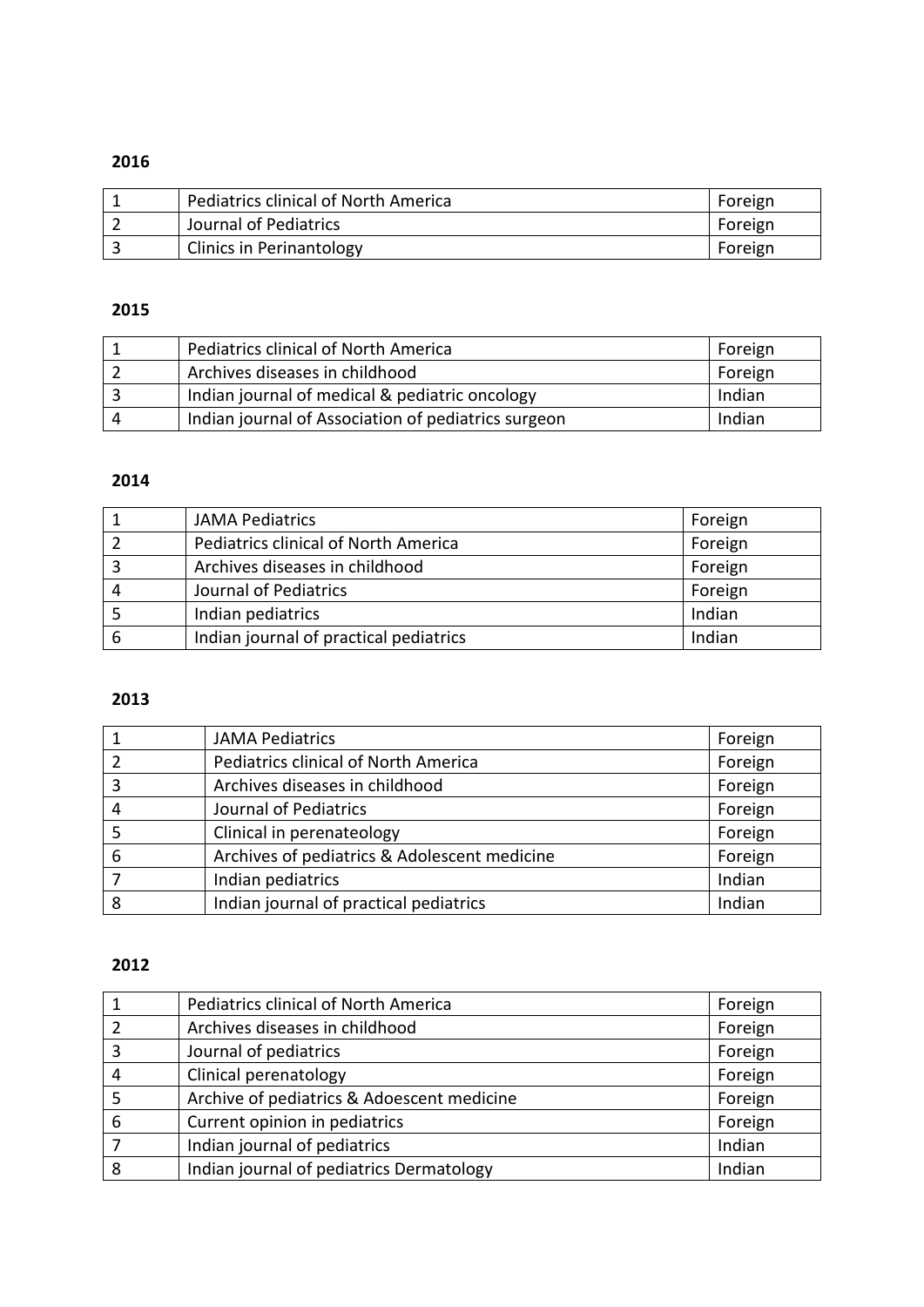|   | Journal of pediatrics                          | Foreign |
|---|------------------------------------------------|---------|
|   | Archives of diseases in childhood              | Foreign |
|   | Pediatrics clinic of North America             | Foreign |
|   | Clinical in perenatology                       | Foreign |
|   | Archives of pediatrics and adolescent medicine | Foreign |
| 6 | Current opinion in pediatrics                  | Foreign |
|   | Journal of prenatal medicine                   | Foreign |
| 8 | Indian journal of pediatrics                   |         |

# **Obst. & Gynecology**

### 

| OBSTETRICS AND GYNAECOLOGY CLINICAL OF NORTH AMERICA | <b>FOREIGN</b> |
|------------------------------------------------------|----------------|
| <b>OBSTERICAL AND GYNECOLOGY SURVEY</b>              | <b>FOREIGN</b> |
| INDIAN JOURNAL OF OBST. & GYNECOLOGY                 | <b>INDIAN</b>  |
| THE JOURNAL OF OBSTETRICS & GYNECOLOGY OF INDIA      | <b>INDIAN</b>  |
| JOURNAL OF SAFOG                                     | <b>INDIAN</b>  |
| INDIAN JOURNAL OF GYNECOLOGY & ONCOLOGY              | <b>INDIAN</b>  |

### 

|   | <b>Obstetrics &amp; Gynecology North America</b> | Foreign |
|---|--------------------------------------------------|---------|
|   |                                                  |         |
|   | <b>Obstetrics &amp; Gynecological Survey</b>     | Foreign |
|   | Journal of HIV and Human Reproduction            | Indian  |
| 4 | Indian journal of Obstetrics and Gynecology      | Indian  |
|   | Journal of Obstetrics and gynecology of India    | Indian  |
| 6 | Journal of SAFOG                                 | Indian  |

### 

| <b>Obstetrics &amp; Gynecology Survey</b>       | Foreign |
|-------------------------------------------------|---------|
| Journal of Perinantology                        | Foreign |
| Journal of SAFOG1/4 Obstetrics & Gynecology1/2  | Indian  |
| Indian journal of Obstetrics & Gynecology       | Indian  |
| The journal of obstetrics & gynecology of India | Indian  |

| Obstetrics & Gynecology clinical north America | Foreign |
|------------------------------------------------|---------|
| <b>Obstetrics &amp; Gynecology Survey</b>      | Foreign |
| Indian journal of Obstetrics & Gynecology      | Indian  |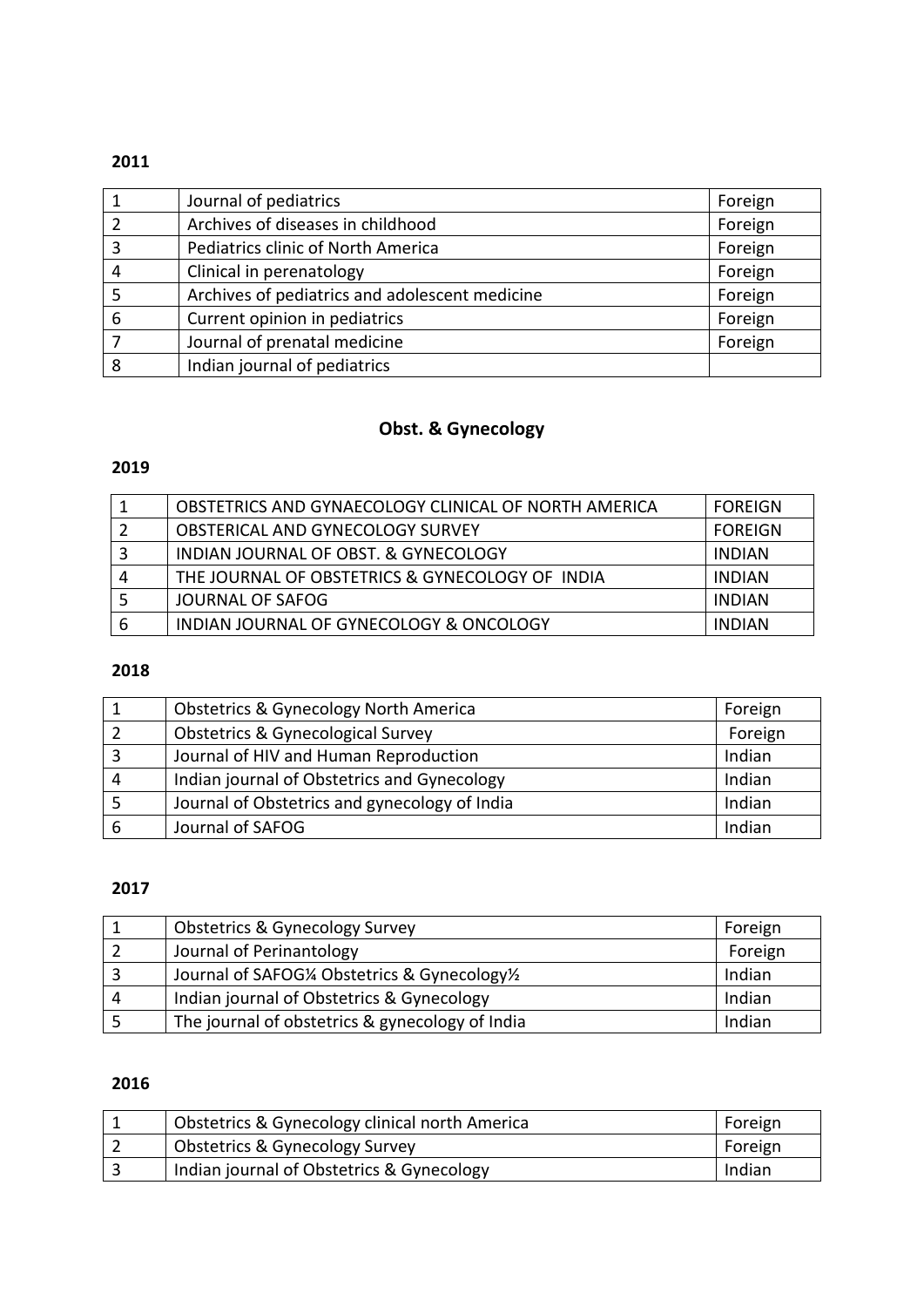| Indian journal of gynecology & Endoscophy surgery | Indian |
|---------------------------------------------------|--------|

| American journal of Obstetrics & Gynecology    | Foreign |
|------------------------------------------------|---------|
| Obstetrics & Gynecology clinical north America | Foreign |
| Indian journal of Obstetrics & Gynecology      | Indian  |

## 

|                        | American journal of Obstetrics & Gynecology    | Foreign |
|------------------------|------------------------------------------------|---------|
|                        | Obstetrics & Gynecology clinical north America | Foreign |
|                        | British journal of Obstetrics & Gynecology     | Foreign |
| $\mathbf{\mathcal{L}}$ | <b>Obstetrics &amp; Gynecology Survey</b>      | Indian  |

# 

| American journal of Obstetrics & Gynecology      | Foreign |
|--------------------------------------------------|---------|
| Obstetrics & Gynecology clinical north America   | Foreign |
| British journal of Obstetrics & Gynecology       | Foreign |
| <b>Obstetrics &amp; Gynecology Survey</b>        | Foreign |
| Current opinion in Obstetrics & Gynecology       | Foreign |
| International journal of Obstetrics & Gynecology | Foreign |

## 

|    | American journal of Obstetrics & Gynecology             | Foreign |
|----|---------------------------------------------------------|---------|
|    | Obstetrics & Gynecology clinical north America          | Foreign |
|    | BJO an International journal of Obstetrics & Gynecology | Foreign |
| -4 | Current opinion in Obstetrics & Gynecology              | Foreign |
|    | <b>Obstetrics &amp; Gynecology Survey</b>               | Foreign |

| American journal of Obstetrics & Gynecology             | Foreign |
|---------------------------------------------------------|---------|
| Obstetrics & Gynecology clinical north America          | Foreign |
| BJO an International journal of Obstetrics & Gynecology | Foreign |
| Current opinion in Obstetrics & Gynecology              | Foreign |
| <b>Obstetrics &amp; Gynecology Survey</b>               | Foreign |
| International journal of Obstetrics & Gynecology        | Foreign |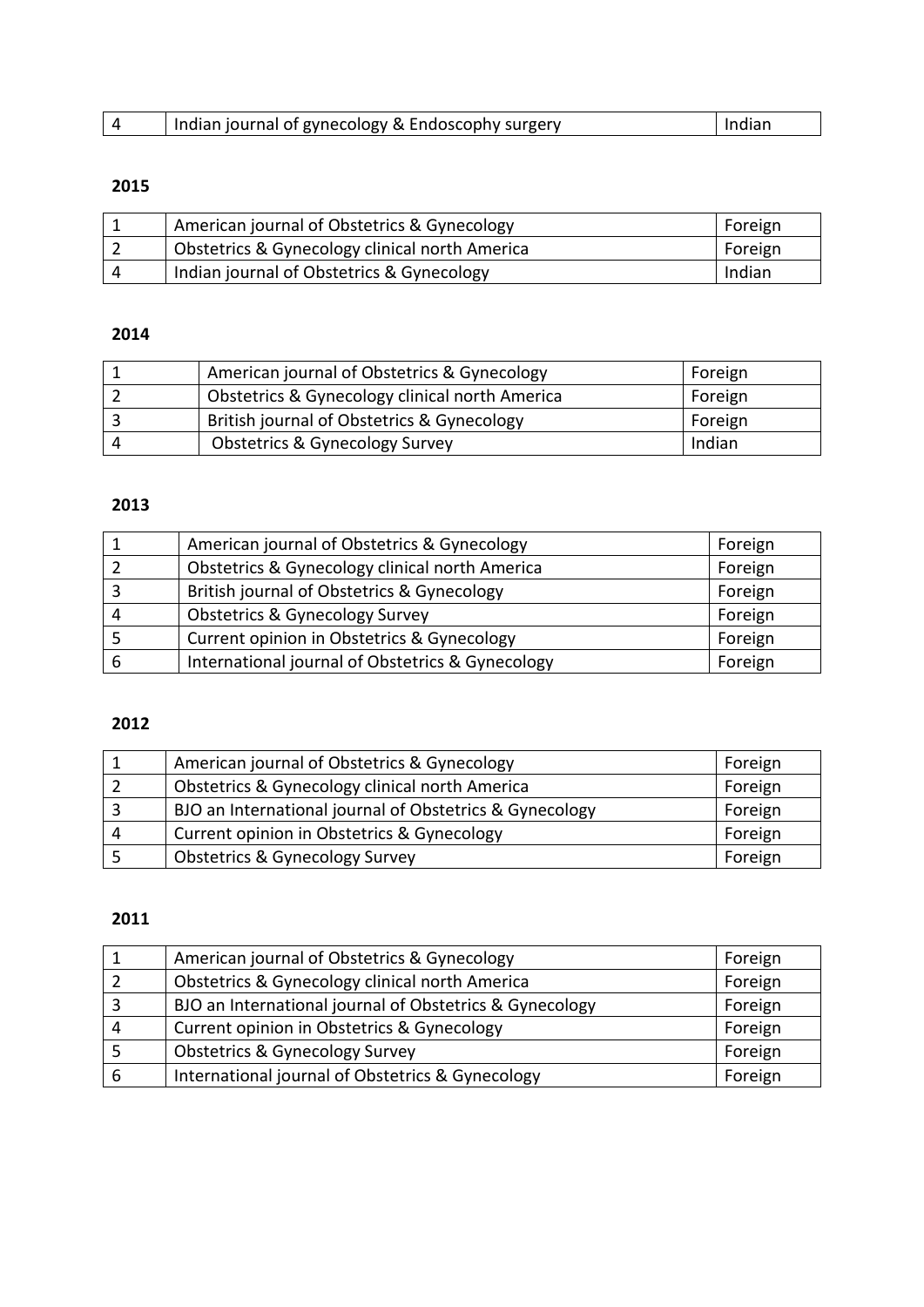# **Orthopedics**

# 

| ORTHOPEDICS CLINICAL OF NORTH AMERICAN | FOREIGN |
|----------------------------------------|---------|
| INDIAN JOURNAL OF ORTHOPEDICS          | INDIAN  |
| JOURNAL OF SPINAL SURGERY              | INDIAN  |
| THE JOURNAL OF FOOT & ANKLE SURGERY    | INDIAN  |

## 

| Orthopedics clinical of north America | Foreign |
|---------------------------------------|---------|
| Journal of Bone & Joint and Ligaments | Foreign |
| Indian journal of Orthopedics         | Indian  |

### 

| Orthopedics clinical of north America              | Foreign |
|----------------------------------------------------|---------|
| Journal of American academy of Orthopedics Surgeon | Foreign |
| Indian journal of Orthopedics                      | Indian  |

### 

| Orthopedics clinical of north America              | Foreign |
|----------------------------------------------------|---------|
| Journal of American academy of Orthopedics Surgeon | Foreign |

### 

|   | Orthopedics clinical of north America   | Foreign |
|---|-----------------------------------------|---------|
|   | Clinical Orthopedics & related Research | Foreign |
| Δ | Indian journal of Orthopedics           | Indian  |

#### 

| Orthopedics clinical of north America   | Foreign |
|-----------------------------------------|---------|
| Clinical Orthopedics & related Research | Foreign |
| Journal of Bone & joint surgery British | Foreign |
| Indian journal of Orthopedics           | Indian  |

| Orthopedics clinical of north America                | Foreign |
|------------------------------------------------------|---------|
| <sup>1</sup> Clinical Orthopedics & related Research | Foreign |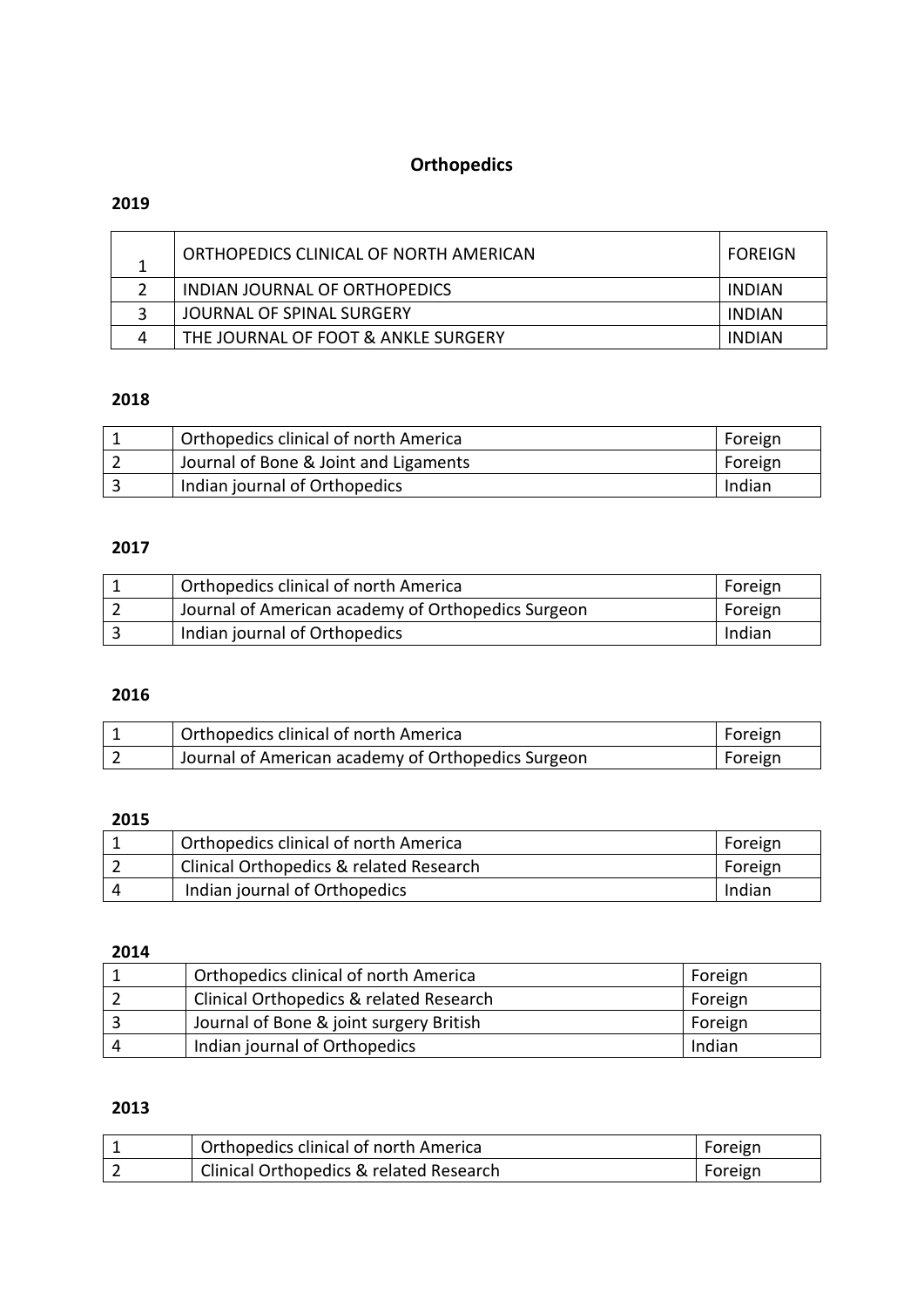|          | Journal of Bone & joint surgery British | Foreign |
|----------|-----------------------------------------|---------|
|          | Indian journal of Orthopedics           | Indian  |
| $\cdots$ |                                         |         |

| Orthopedics clinical of north America   | Foreign |
|-----------------------------------------|---------|
| Clinical Orthopedics & related Research | Foreign |
| Journal of Bone & joint surgery British | Foreign |
| Journal of Bone & joint surgery Amrica  | Foreign |

### 

|   | Orthopedics clinical of north America                   | Foreign |
|---|---------------------------------------------------------|---------|
|   | Clinical Orthopedics & related Research                 | Foreign |
|   | Journal of Bone & joint surgery British                 | Foreign |
| 4 | Journal of Bone & joint surgery Amrica                  | Foreign |
|   | Journal of American Association of Orthopedics Surgeons | Foreign |

# **Radio- Dignosis**

### 

| JOURNAL OF RADIOLOGY                           | <b>FOREIGN</b> |
|------------------------------------------------|----------------|
| INDIAN JOURNAL OF RADIOLOGY & IMAGING          | INDIAN         |
| DONALD SCHOOL JOURNAL OF ULTRASOUND IN OBST. & |                |
| <b>GYNECOLOGY</b>                              | INDIAN         |

## 

|   | American Journal of Roentgenology     | Foreign |
|---|---------------------------------------|---------|
|   | Journal of Radiology                  | Foreign |
|   | Journal of Academic Radiology         | Foreign |
| Д | Indian journal of Radiology & Imaging | Indian  |

# 

| American Journal of Roentgenology     | Foreign |
|---------------------------------------|---------|
| Indian journal of Radiology & Imaging | Indian  |

### 

| <b>American Journal of Roentgenology</b> | Foreign |
|------------------------------------------|---------|
| Indian journal of Radiology & Imaging    | Indian  |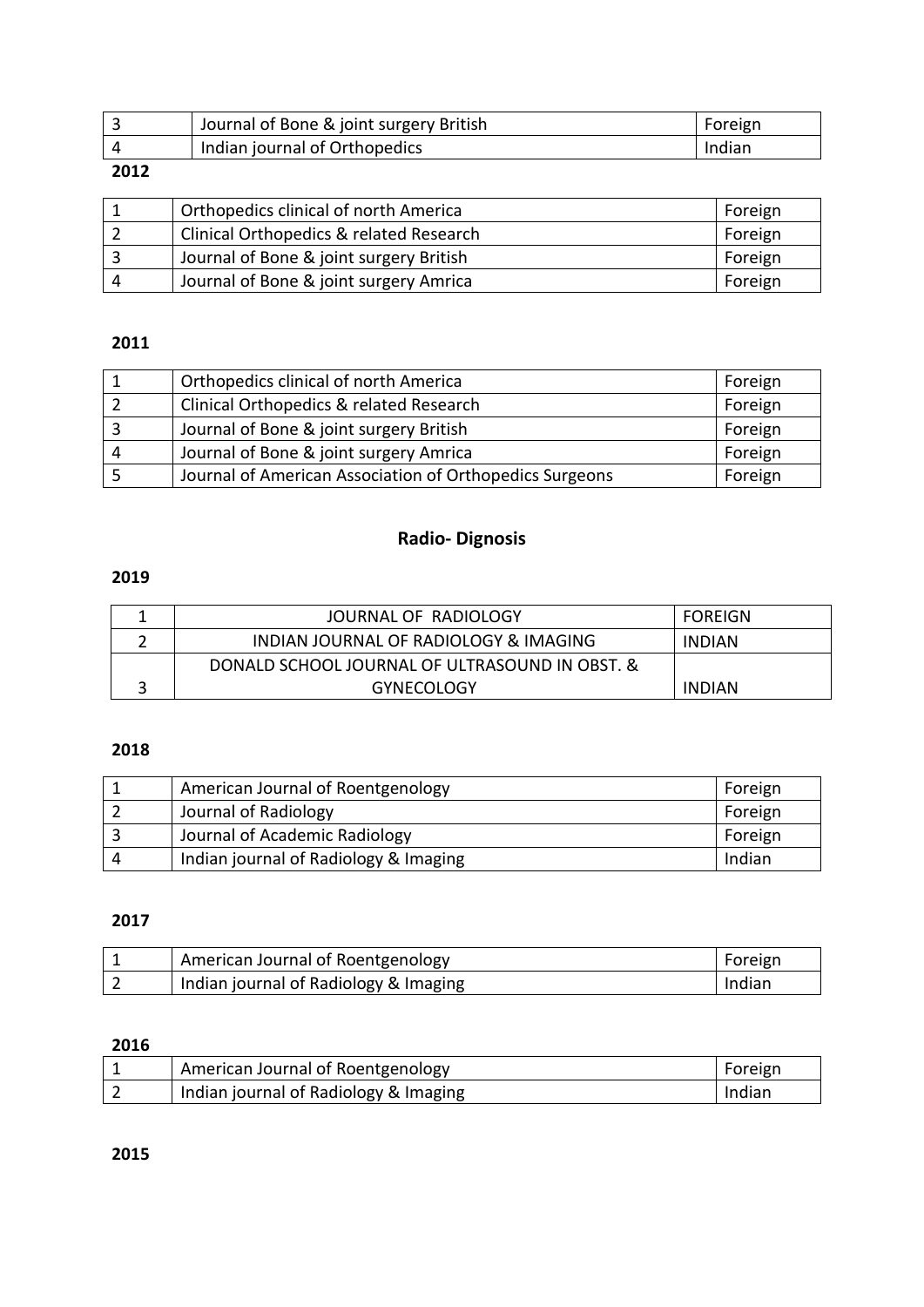| <b>British journal of Radiology</b>   | Foreign |
|---------------------------------------|---------|
| Indian journal of radiology & Imaging | Indian  |

| British journal of Radiology          | Foreign |
|---------------------------------------|---------|
| Indian journal of radiology & Imaging | Indian  |

# 

| <b>British journal of Radiology</b>   | Foreign |
|---------------------------------------|---------|
| Indian journal of radiology & Imaging | Indian  |

# 

| ---- |                                        |  |
|------|----------------------------------------|--|
|      | and of radiology &<br>& Imaging<br>Ind |  |
|      |                                        |  |

## 

| American journal of Roentgenlogy<br>- 19. |  |
|-------------------------------------------|--|
|-------------------------------------------|--|

## **Dermatology**

## 

| AMERICAN JOURNAL OF DERMATOLOGICAL RESEARCH     | FOREIGN       |
|-------------------------------------------------|---------------|
| INDIAN JOURNAL OF DERMATOLOGY                   | INDIAN        |
| INDIAN JOURNAL OF DERMATOLOGY VENE. & LAPROLOGY | <b>INDIAN</b> |
| INDIAN JOURNAL OF PEDIATRICS DERMATOLOGY        | INDIAN        |

### 

|   | Journal of American Academy of dermatology             | Foreign |
|---|--------------------------------------------------------|---------|
|   | American journal of Dermatological Research            | Foreign |
|   | American journal of skin care                          | Foreign |
| 4 | Indian journal of dermatology, venereology & leprosy   | Indian  |
|   | Indian journal of sexually transmitted diseases & AIDS | Indian  |
| 6 | World journal of Laparoscopic journal                  | Indian  |
|   | Indian journal of pediatrics dermatology               | Indian  |
|   | Indian journal of dermatology                          | Indian  |

| Journal of American Academy of dermatology | Foreign |
|--------------------------------------------|---------|
| Indian journal of dermatology              | Indian  |
| Indian journal of pediatrics dermatology   | Indian  |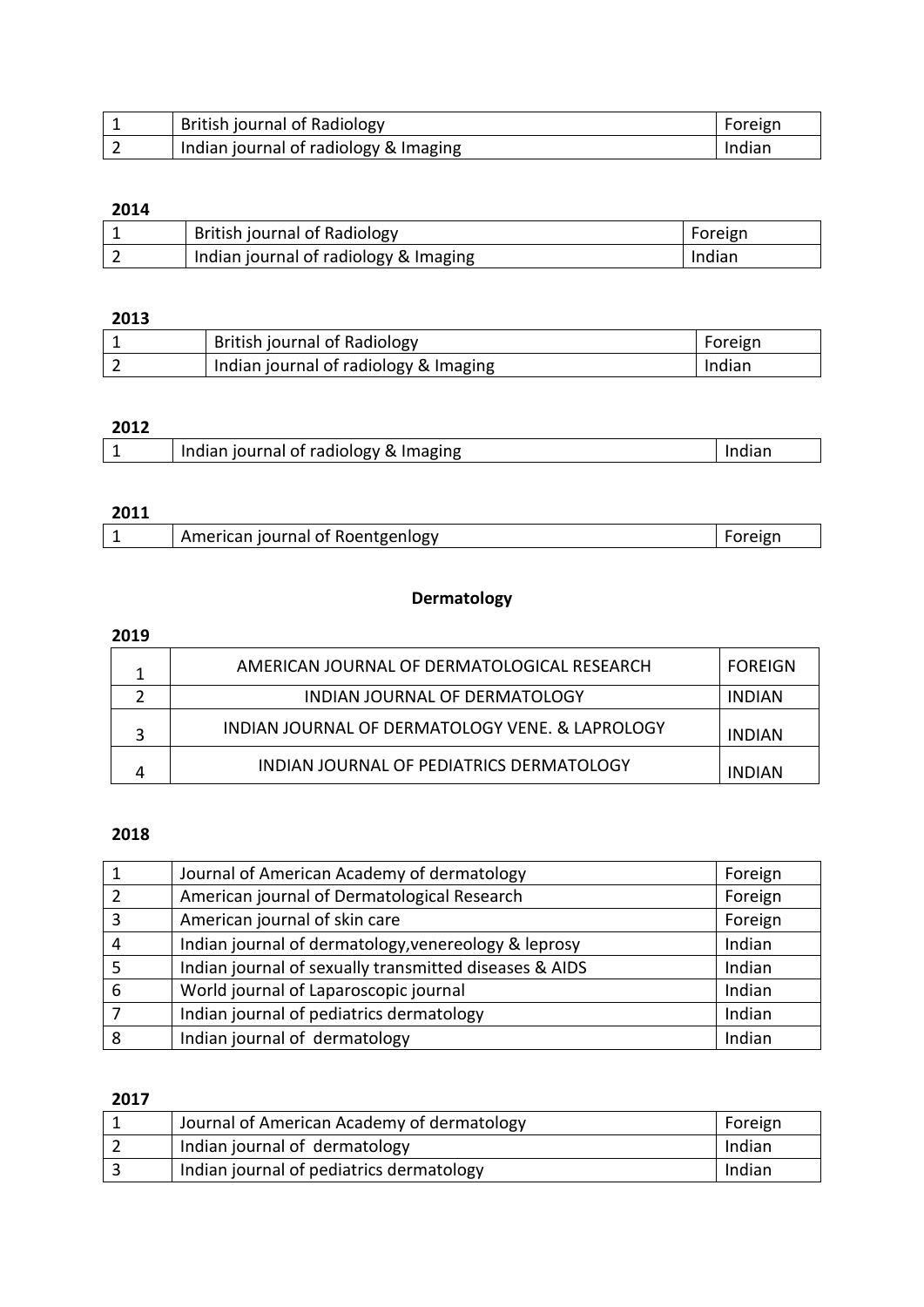| Indian journal of dermatology, venereology & leprosy   | Indian |
|--------------------------------------------------------|--------|
| Indian journal of sexually transmitted diseases & AIDS | Indian |

|   | Journal of American Academy of dermatology             | Foreign |
|---|--------------------------------------------------------|---------|
|   | Indian journal of dermatology                          | Indian  |
|   | Indian journal of pediatrics dermatology               | Indian  |
| 4 | Indian journal of dermatology, venereology & leprosy   | Indian  |
|   | Indian journal of sexually transmitted diseases & AIDS | Indian  |

# 

| Journal of American Academy of dermatology           | Foreign |
|------------------------------------------------------|---------|
| Indian journal of dermatology                        | Indian  |
| Indian journal of pediatrics dermatology             | Indian  |
| Indian journal of dermatology, venereology & leprosy | Indian  |

# 

|    | Journal of American Academy of dermatology           | Foreign |
|----|------------------------------------------------------|---------|
|    | Indian journal of dermatology                        | Indian  |
|    | Indian journal of pediatrics dermatology             | Indian  |
| -4 | Indian journal of dermatology, venereology & leprosy | Indian  |
|    | Indian Journal of Leprosy                            | Indian  |

## 

|   | Journal of American Academy of dermatology           | Foreign |
|---|------------------------------------------------------|---------|
|   | Indian journal of dermatology                        | Indian  |
|   | Indian journal of pediatrics dermatology             | Indian  |
| 4 | Indian journal of dermatology, venereology & leprosy | Indian  |
|   | Indian journal of Leprosy                            | Indian  |

# 

| Indian journal of dermatology & venereology & Leprosy | Foreign |
|-------------------------------------------------------|---------|
| Indian journal of dermatology                         | Indian  |
| Indian journal of pediatrics dermatology              | Indian  |

| <b>Clinical experimental Dermatology</b> | Foreign |
|------------------------------------------|---------|
| British journal of Dermatology           | Foreign |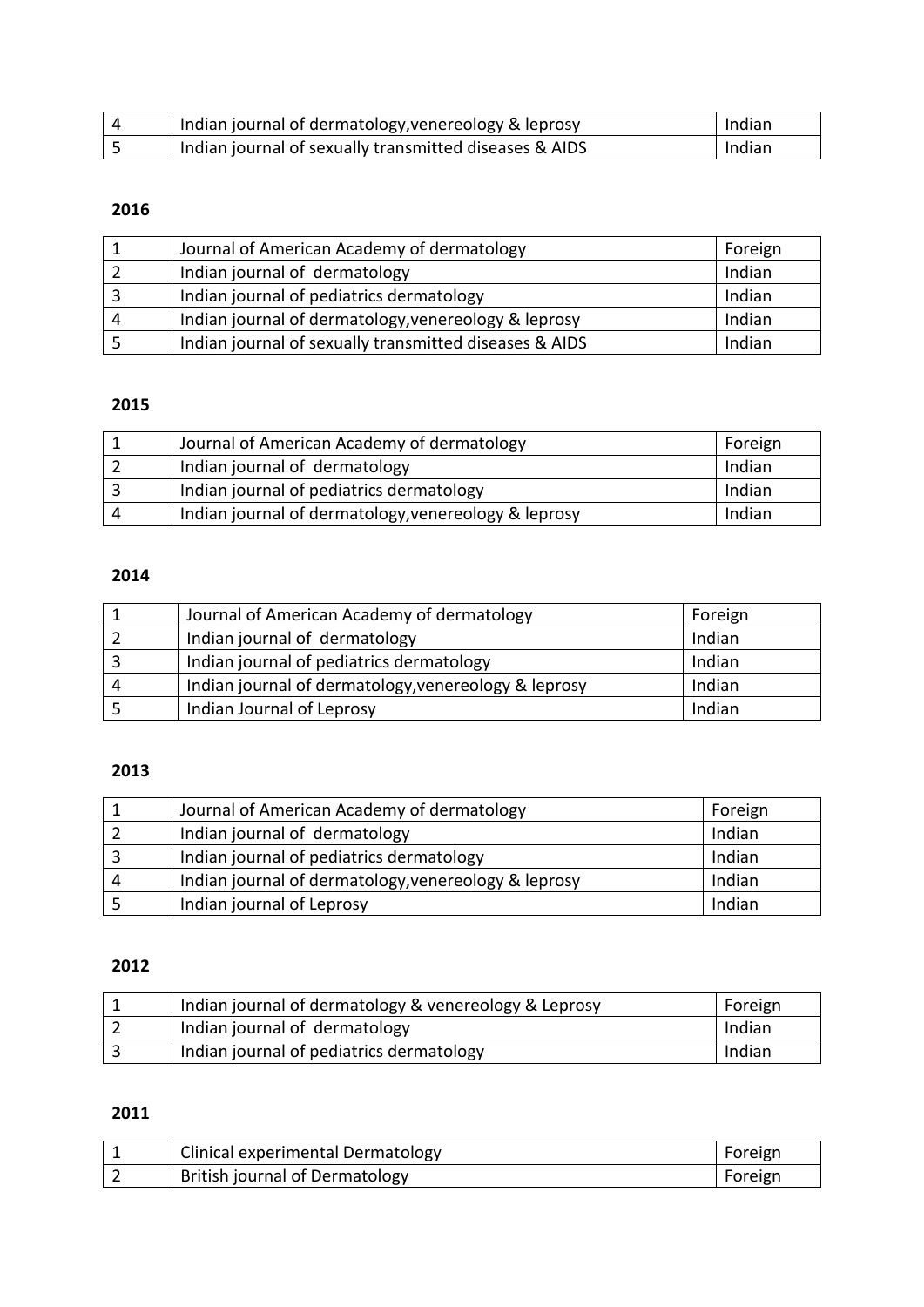### **Anesthesia**

### 

| JOURNAL OF ANESTHESIA PHARMACOLOGY | FOREIGN       |
|------------------------------------|---------------|
| INADIAN JOURNAL OF ANAESTHESIA     | <b>INDIAN</b> |
| <b>INDIAN JOURNAL OF PAIN</b>      | <b>INDIAN</b> |

### 

| Regional Anesthesia and pain medicine    | Foreign |
|------------------------------------------|---------|
| Journal of Anesthesia pharmacology       | Foreign |
| Indian journal of pain                   | Indian  |
| Indian journal of Critical care medicine | Indian  |
| Indian journal of Anesthesia             | Indian  |

### 

| Regional Anesthesia and pain medicine    | Foreign |
|------------------------------------------|---------|
| Indian journal of Anesthesia             | Indian  |
| Indian journal of pain                   | Indian  |
| Indian journal of Critical care medicine | Indian  |

## 

| Regional Anesthesia and pain medicine    | Foreign |
|------------------------------------------|---------|
| Indian journal of Anesthesia             | Indian  |
| Indian journal of pain                   | Indian  |
| Indian journal of Critical care medicine | Indian  |

### 

| Anesthesia & Analgesia       | Foreign |
|------------------------------|---------|
| Indian journal of Anesthesia | Indian  |
| Indian journal of pain       | Indian  |

| Anesthesia & Analgesia         | Foreign |
|--------------------------------|---------|
| Anesthesiology                 | Foreign |
| Journal of Clinical Anesthesia | Foreign |
| Indian journal of Anesthesia   | Indian  |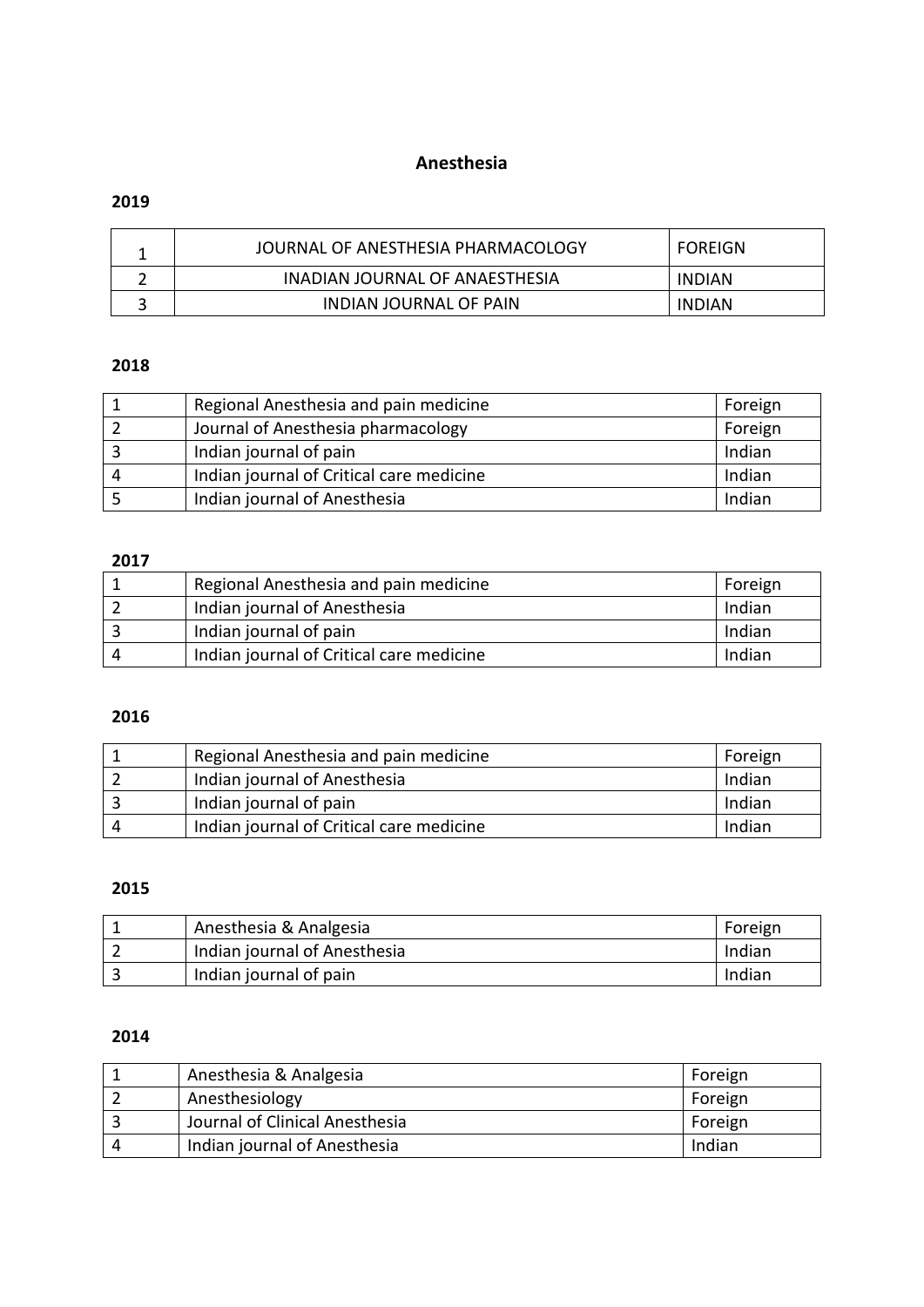| Anesthesia & Analgesia              | Foreign |
|-------------------------------------|---------|
| Anesthesiology                      | Foreign |
| Indian journal of Anesthesia        | Indian  |
| Indian journal of Critical medicine | Indian  |

### 

| British journal of Anesthesia            | Foreign |
|------------------------------------------|---------|
| Regional Anesthesia & pain medicine      | Foreign |
| Indian journal of critical care medicine | Foreign |

## 

|   | Anesthesia & Analgesia                    | Foreign |
|---|-------------------------------------------|---------|
|   | Anesthesiology                            | Foreign |
|   | Regional Anesthesiology and pain medicine | Foreign |
| Δ | <b>Current opinion Anesthesia</b>         | Foreign |
|   | <b>British journal of Anesthesia</b>      | Foreign |

# **Dental**

### 

| INDIAN JOURNAL OF DENTAL RESEARCH        | <b>INDIAN</b> |
|------------------------------------------|---------------|
| INDIAN JOURNAL OF DENTISTRY              | INDIAN        |
| INDIAN JOURNAL OF ORAL HEALTH & RESEARCH | <b>INDIAN</b> |
| JOURNAL OF MAXILLOFACIAL & ORAL SURGERY  | INDIAN        |
| JOURNAL OF PEDIATRICS OF DENTISTRY       | <b>INDIAN</b> |

|          | Indian journal of dental Research              | Indian |
|----------|------------------------------------------------|--------|
|          | Indian journal of oral & maxillofacial surgery | Indian |
|          | Contemporary clinical dentistry                | Indian |
| $\Delta$ | Journal of pediatrics Dentistry                | Indian |
|          | Indian journal of oral science                 | Indian |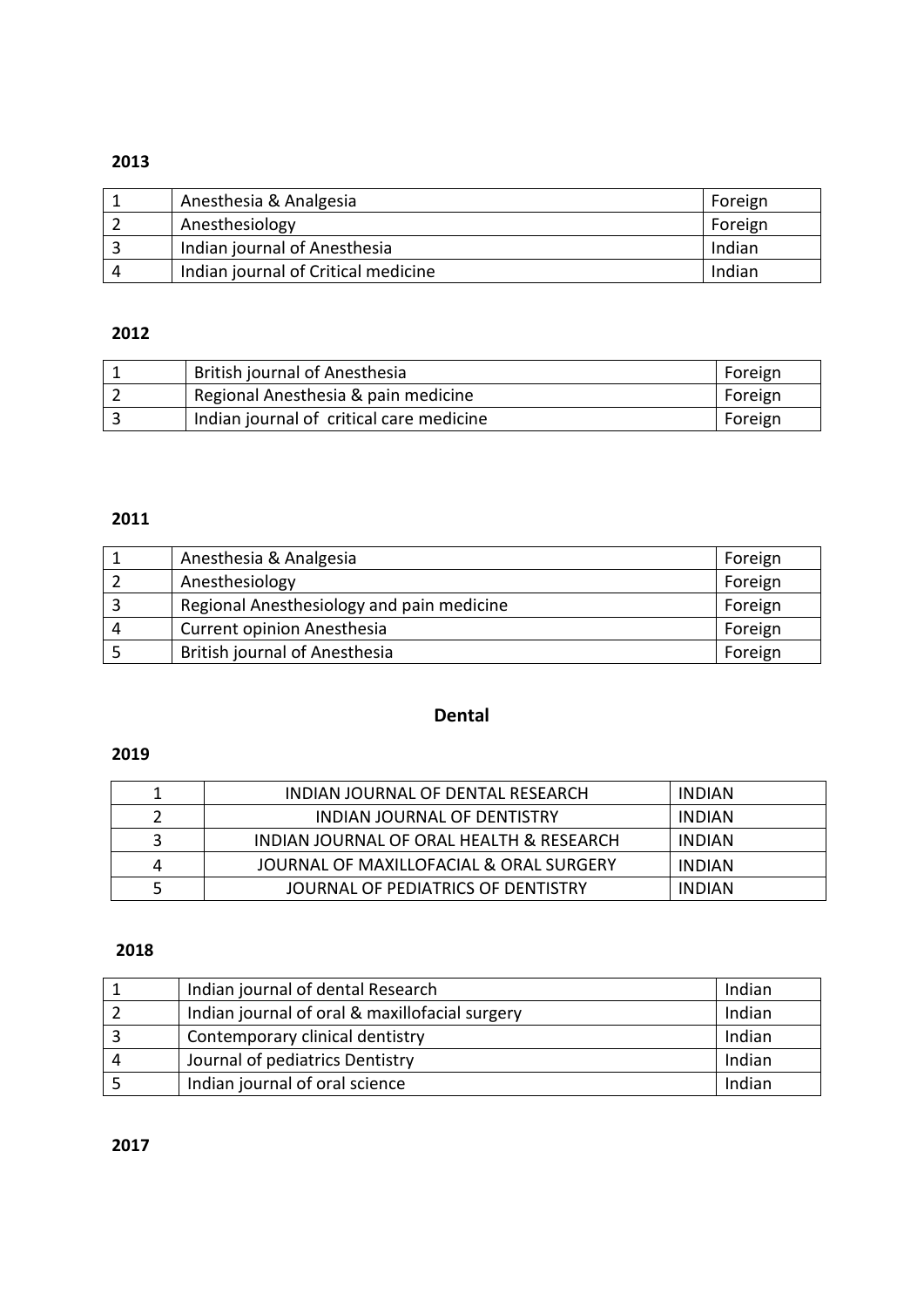| Indian journal of dental Research              | Indian |
|------------------------------------------------|--------|
| Indian journal of oral & maxillofacial surgery | Indian |
| Contemporary clinical dentistry                | Indian |
| Journal of pediatrics Dentistry                | Indian |
| Indian journal of oral science                 | Indian |

| Indian journal of dental Research              | Indian |
|------------------------------------------------|--------|
| Indian journal of oral & maxillofacial surgery | Indian |
| Contemporary clinical dentistry                | Indian |
| Journal of pediatrics Dentistry                | Indian |
| Indian journal of oral science                 | Indian |

# 

| Indian journal of dental Research              | Indian |
|------------------------------------------------|--------|
| Indian journal of oral & maxillofacial surgery | Indian |
| Contemporary clinical dentistry                | Indian |
| Journal of pediatrics Dentistry                | Indian |
| Indian journal of oral science                 | Indian |

# 

| <b>British Dental Research</b>                 | Foreign |
|------------------------------------------------|---------|
| Indian journal of oral & maxillofacial surgery | Indian  |

# 

|  | Indian journal of Dental Research | Indian |
|--|-----------------------------------|--------|
|--|-----------------------------------|--------|

| Indian journal of dental Research              | Indian |
|------------------------------------------------|--------|
| Indian journal of oral & maxillofacial surgery | Indian |
| Contemporary clinical dentistry                | Indian |
| Journal of pediatrics Dentistry                | Indian |
| Indian journal of oral science                 | Indian |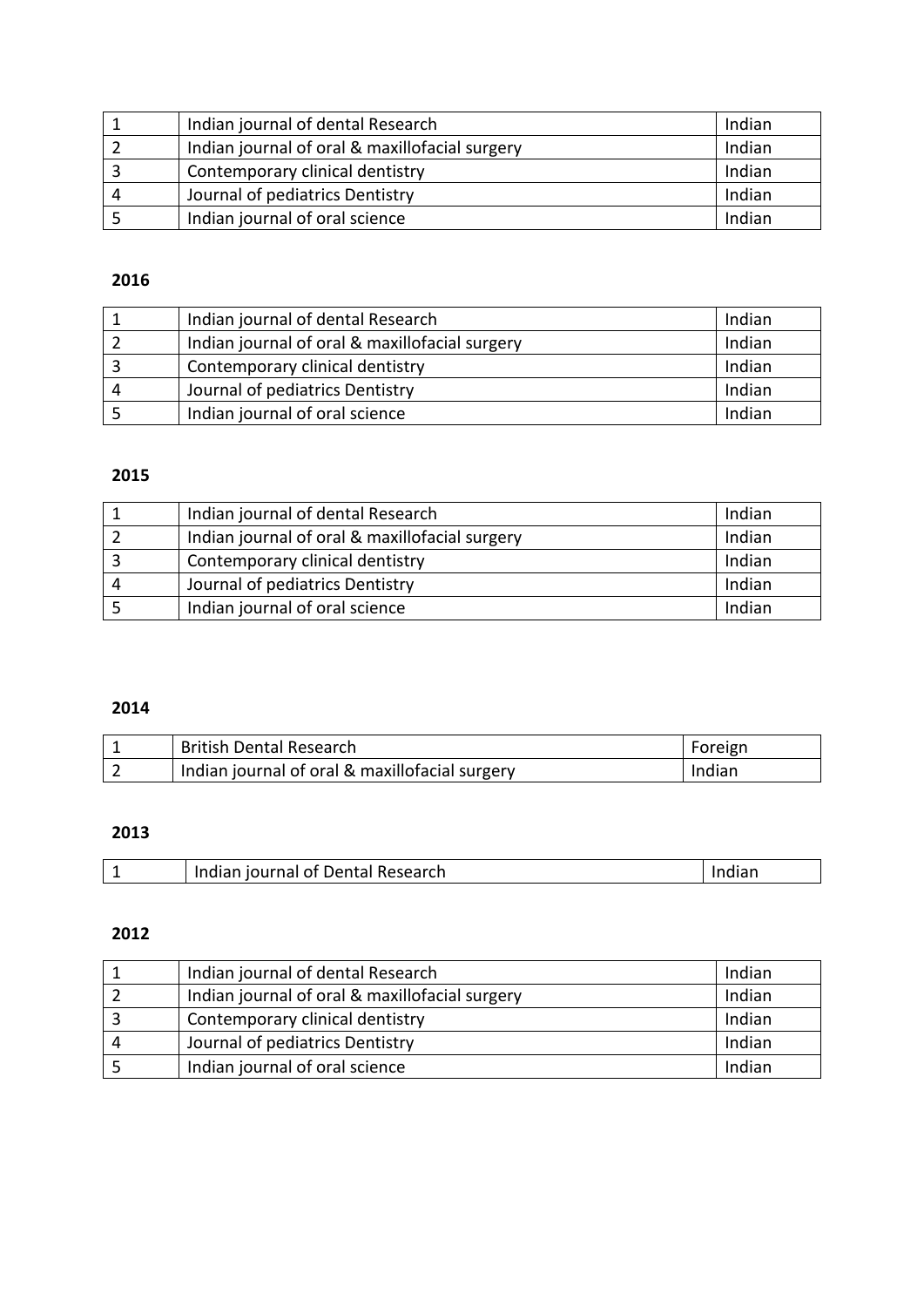# **Psychiatry**

# 

| THE AMERICNA JOURNAL OF PSYCHIATRY | ንREIGN        |
|------------------------------------|---------------|
| INDIAN JOURNAL OF PSYCHIATRY       | <b>INDIAN</b> |

## 

| <sup>1</sup> Journal of Psychiatric Disorders | Foreign |
|-----------------------------------------------|---------|
| Journal of medical psychiatry                 | Foreign |
| Indian journal of psychiatry                  | Indian  |

# 

| <b>Psychiatric clinics of north America</b> | Foreign |
|---------------------------------------------|---------|
| Indian journal of psychiatry                | Indian  |
| Indian journal of psychological medicine    | Indian  |

## 

| Psychiatric clinics of north America     | Foreign |
|------------------------------------------|---------|
| Indian journal of psychiatry             | Indian  |
| Indian journal of psychological medicine | Indian  |

## 

| American journal of Psychiatry           | Foreign |
|------------------------------------------|---------|
| Indian journal of psychiatry             | Indian  |
| Indian journal of psychological medicine | Indian  |

## 

| American journal of Psychiatry           | Foreign |
|------------------------------------------|---------|
| Indian journal of psychiatry             | Indian  |
| Indian journal of psychological medicine | Indian  |

| American journal of Psychiatry           | Foreign |
|------------------------------------------|---------|
| Indian journal of psychiatry             | Indian  |
| Indian journal of psychological medicine | Indian  |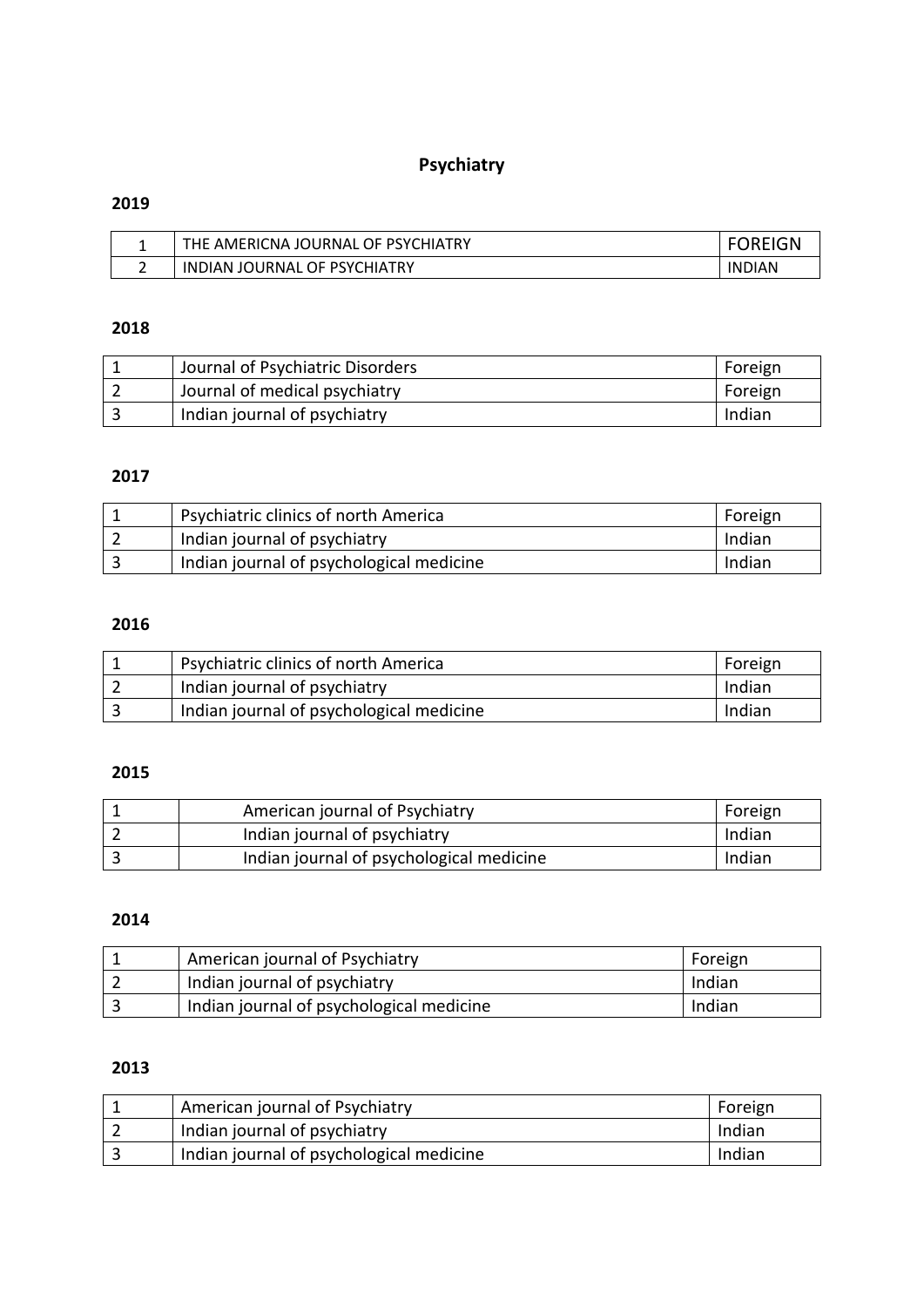|  |  | cican iournal of Psychiatry. |  |
|--|--|------------------------------|--|
|--|--|------------------------------|--|

#### 

| .<br>าเลน<br><br>$\sim$ |  | والمتطاعرة والمراجر |  |
|-------------------------|--|---------------------|--|

# **TV & Chest (Pulmonary)**

## 

| 1  | JOURANAL OF PULMONARY & RESPIRATORY DISEASES      | <b>FOREIGN</b> |
|----|---------------------------------------------------|----------------|
| 2  | INDIAN JOURNAL OF ALLERGY ASTHAMA & IMMUNOLOGY    | <b>INDIAN</b>  |
| 3  | INDIAN JOURNAL OF CHEST DISEASES & ALLIED SCIENCE | <b>INDIAN</b>  |
| 4  | LUNG INDIA                                        | <b>INDIAN</b>  |
| -5 | MEDICAL LUNG CASES FOR DOCTOR                     | <b>INDIAN</b>  |

### 

|          | <b>Tuberclosis</b>                            | Foreign |
|----------|-----------------------------------------------|---------|
|          | Journal of pulmonary and Respiratory diseases | Foreign |
|          | Lung India                                    | Indian  |
| $\Delta$ | Indian journal of Allergy, Asthma, Immunology | Indian  |

### 

| Tuberclosis                                   | Foreign |
|-----------------------------------------------|---------|
| Indian journal of Allergy, Asthma, Immunology | Indian  |
| Lung India                                    | Indian  |

#### 

|   | Tuberclosis                                   | Foreign |
|---|-----------------------------------------------|---------|
|   | Lung India                                    | Indian  |
| ∍ | Indian journal of Allergy, Asthma, Immunology | Indian  |

### 

| $\overline{\phantom{a}}$ | .<br>--<br>.<br>பட<br>סיי~ | $\sim$<br>____ |
|--------------------------|----------------------------|----------------|
|                          |                            |                |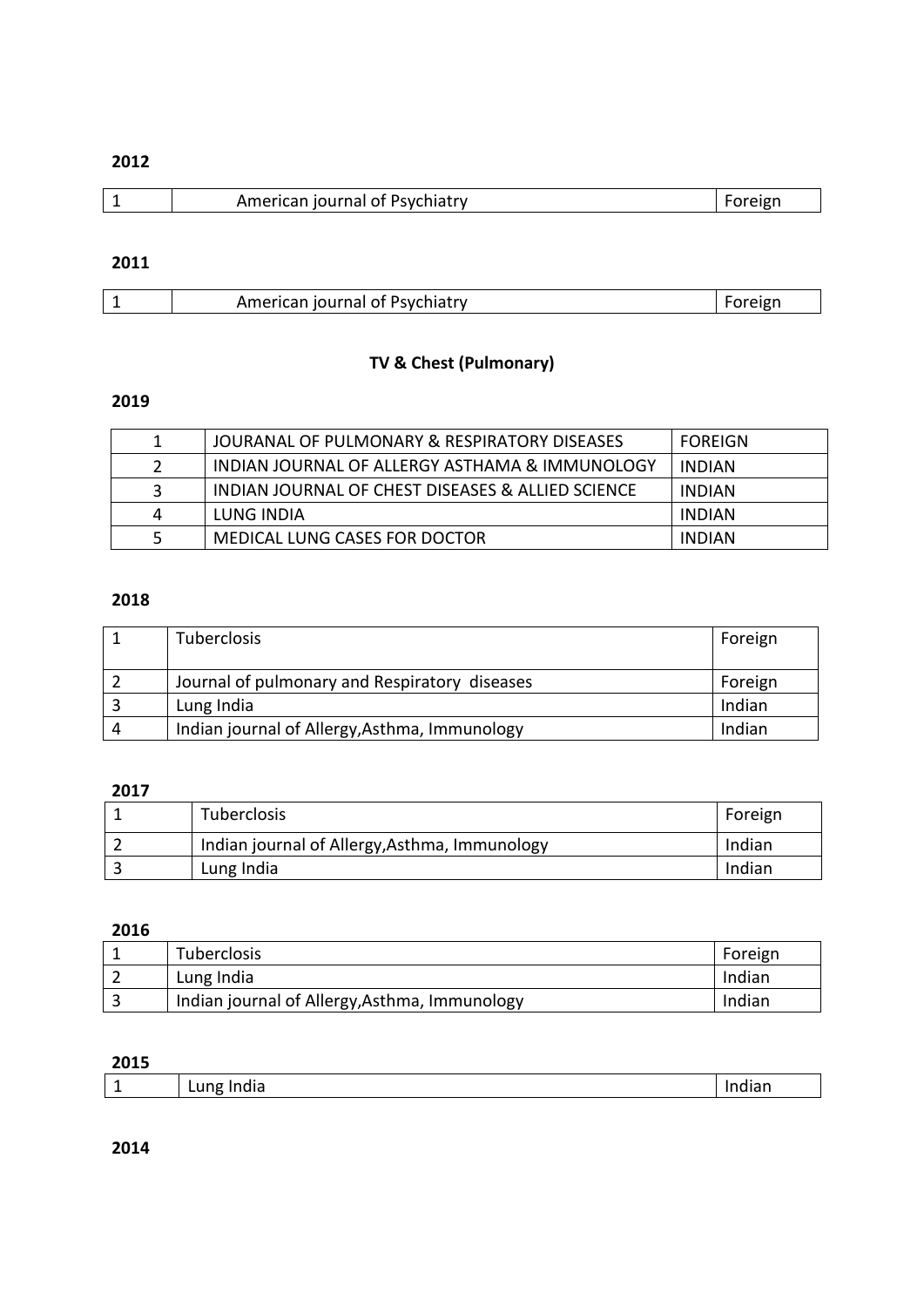|          | Respiro<br><b>UIO</b> gv  | $\overline{\phantom{0}}$<br><br>$-1$ |
|----------|---------------------------|--------------------------------------|
| <u>_</u> | India<br>$\cdots$<br>LUIL | .<br>م ا<br>тат.                     |

| Respirology                    | Foreign |
|--------------------------------|---------|
| Lung India                     | Indian  |
| Indian journal of Tuberculosis | Indian  |

# 

| Respiratory medicine          | Foreign |
|-------------------------------|---------|
| Indian journal of Tuberclosis | Indian  |

## 

| Respiratory medicine | Foreign |
|----------------------|---------|
| Chest                | Foreign |

# **Radiotherapy**

# 

# 

| Indian journal of medical & pediatrics oncology | Indian |
|-------------------------------------------------|--------|
| Cancer                                          | Indian |
| Indian journal of Surgical Oncology             | Indian |

### 

| Indian journal of medical & pediatrics oncology | Indian |
|-------------------------------------------------|--------|
| Cancer                                          | Indian |
| Indian journal of Surgical Oncology             | Indian |

| <b>Surgical Oncology</b>                        | Foreign |
|-------------------------------------------------|---------|
| Indian journal of medical & pediatrics oncology | Indian  |
| Cancer                                          | Indian  |
| Indian journal of Surgical Oncology             | Indian  |